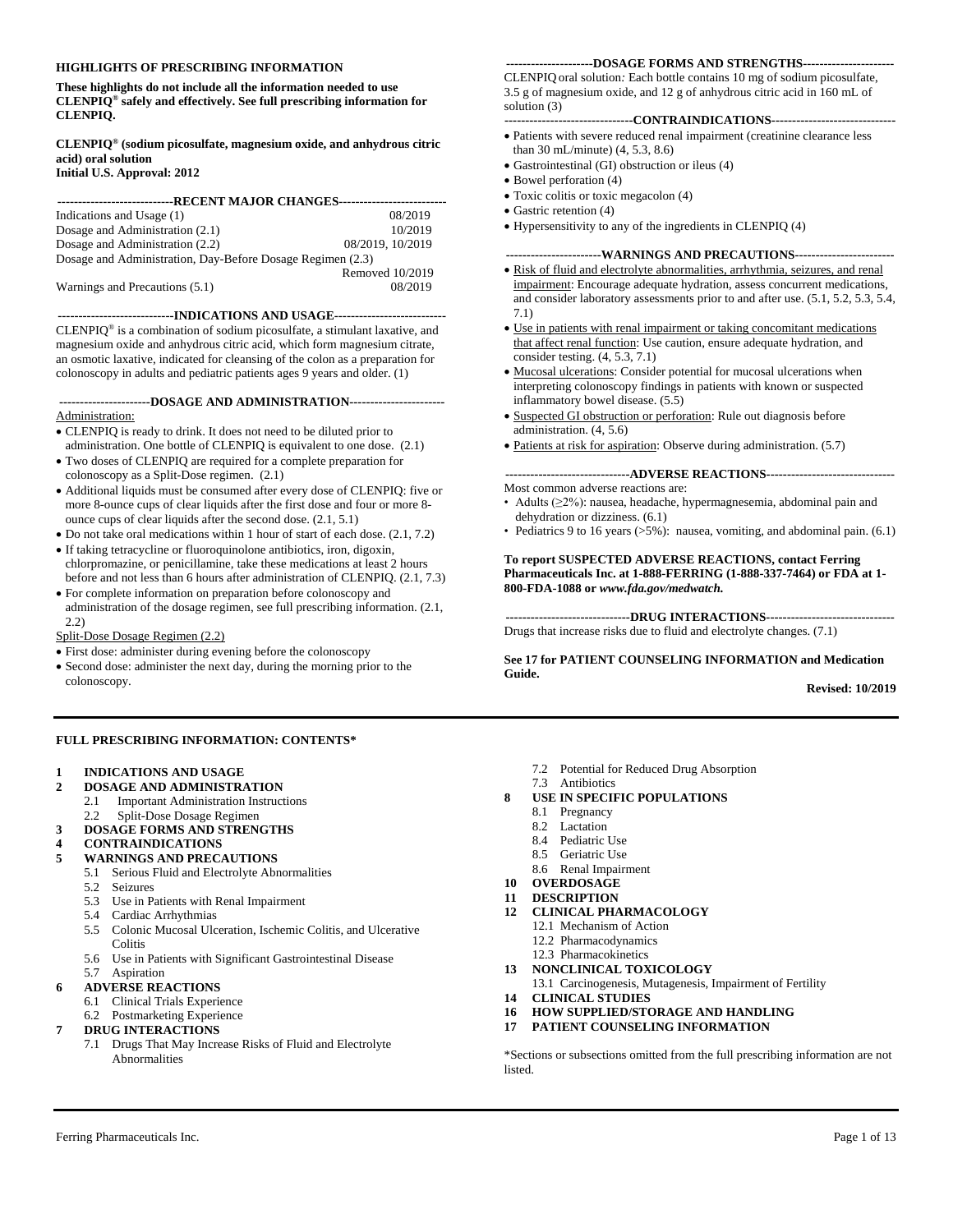## **FULL PRESCRIBING INFORMATION**

## **1 INDICATIONS AND USAGE**

CLENPIQ is indicated for cleansing of the colon as a preparation for colonoscopy in adults and pediatric patients 9 years of age and older.

## **2 DOSAGE AND ADMINISTRATION**

## **2.1 Important Administration Instructions**

- Correct fluid and electrolyte abnormalities before administration of CLENPIQ.
- CLENPIQ is ready to drink. It is a clear solution with possible presence of visible particles and it does not need to be diluted prior to administration. One bottle of CLENPIQ is equivalent to one dose.
- Two doses of CLENPIQ are required for a complete preparation for colonoscopy as a Split-Dose regimen.
- The Split-Dose method consists of two separate doses: the first dose during the evening before the colonoscopy and the second dose the next day, during the morning prior to the colonoscopy *[see Dosage and Administration (2.2)]*.
- Additional liquids must be consumed after every dose of CLENPIQ: five or more 8-ounce cups of clear liquids after the first dose and four or more 8-ounce cups of clear liquids after the second dose *[see Dosage and Administration (2.2), Warnings and Precautions (5.1)]*.
- Consume only clear liquids (no solid food) from the start of CLENPIQ treatment until after the colonoscopy.
- Do not eat solid food or dairy and do not drink anything colored red or purple.
- Do not drink alcohol.
- Do not take other laxatives while taking CLENPIQ.
- Do not take oral medications within one hour of starting CLENPIQ.
- If taking tetracycline or fluoroquinolone antibiotics, iron, digoxin, chlorpromazine, or penicillamine, take these medications at least 2 hours before and not less than 6 hours after administration of CLENPIQ.
- Stop consumption of all liquids at least 2 hours before the colonoscopy.

## **2.2 Split-Dose Dosage Regimen**

The recommended dosage in adults and pediatric patients 9 years of age and older is shown below. Instruct patients to take two separate doses in conjunction with liquids, as follows:

Dose  $1$  – On the day before colonoscopy:

- Instruct patients to consume only clear liquids (no solid food or dairy) on the day before the colonoscopy up until 2 hours before the time of the colonoscopy.
- Take the first dose (1 bottle) of CLENPIQ during the evening before the colonoscopy (e.g., 5:00 PM to 9:00 PM).
- Follow CLENPIQ by drinking five or more 8-ounce cups (cup provided) of clear liquids within 5 hours and before bed.
- If severe bloating, distention, or abdominal pain occurs, following the first dose, delay the second dose until the symptoms resolve.

Dose 2 – Next morning on the day of colonoscopy (start approximately 5 hours prior to colonoscopy):

- Continue to consume only clear liquids (no solid food or dairy).
- Take the second dose (the second bottle) of CLENPIQ.
- Following the CLENPIQ dose, drink four or more 8-ounce cups (cup provided) of clear liquids up to 2 hours before the colonoscopy.

## **3 DOSAGE FORMS AND STRENGTHS**

Oral solution: Each bottle contains 10 mg of sodium picosulfate, 3.5 grams of magnesium oxide, and 12 grams of anhydrous citric acid in 160 mL of colorless to slightly yellow, clear solution with possible presence of visible particles.

## **4 CONTRAINDICATIONS**

CLENPIQ is contraindicated in the following conditions:

- Patients with severe renal impairment (creatinine clearance less than 30 mL/minute), which may result in accumulation of magnesium *[see Warnings and Precautions (5.3)].*
- Gastrointestinal obstruction or ileus *[see Warnings and Precautions (5.6)].*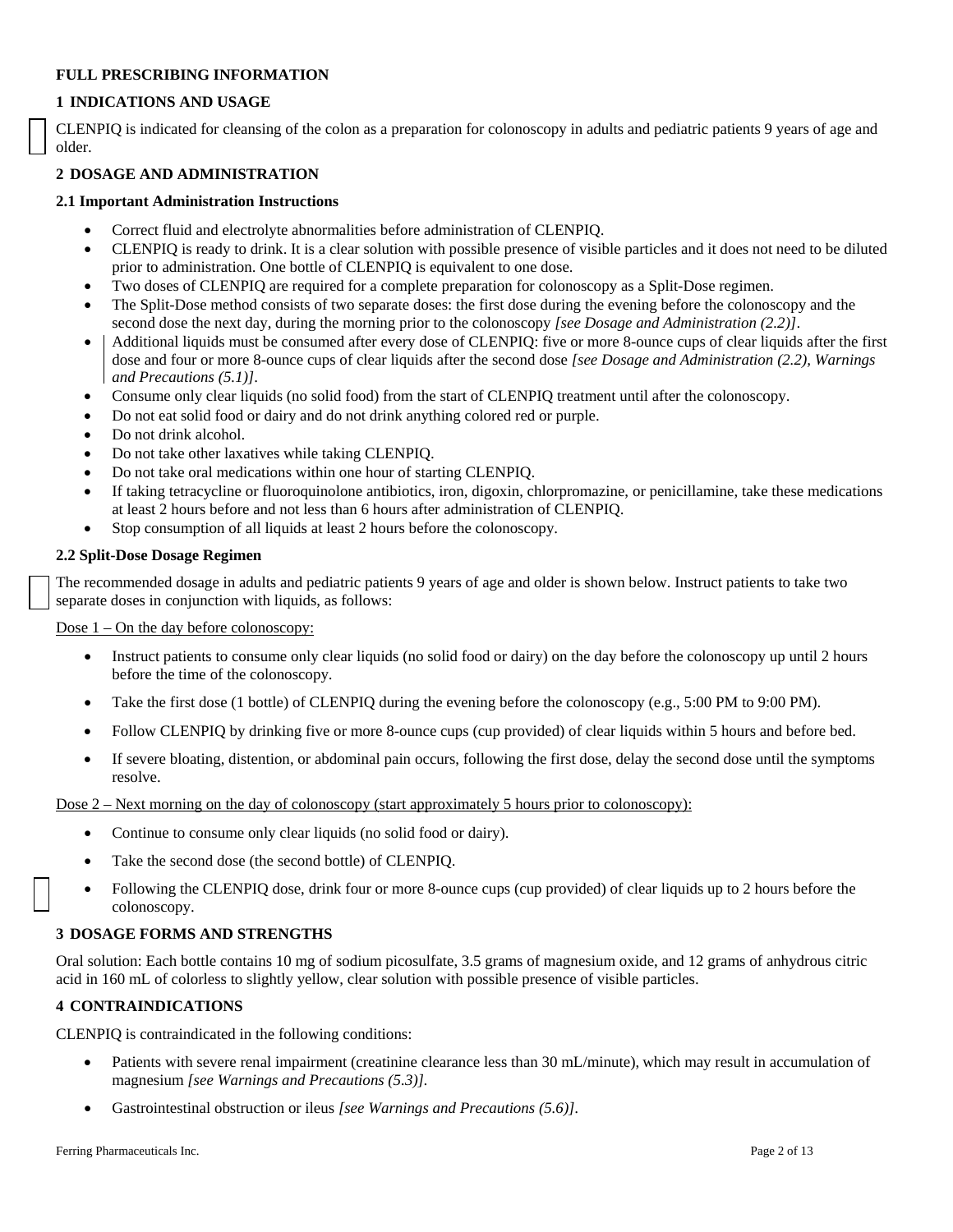- Bowel perforation *[see Warnings and Precautions (5.6)].*
- Toxic colitis or toxic megacolon.
- Gastric retention.
- Hypersensitivity to any of the ingredients in CLENPIQ *[see Adverse Reactions (6.2)].*

# **5 WARNINGS AND PRECAUTIONS**

## **5.1 Serious Fluid and Electrolyte Abnormalities**

Advise patients to hydrate adequately before, during, and after the use of CLENPIQ. Use caution in patients with congestive heart failure when replacing fluids. If a patient develops significant vomiting or signs of dehydration including signs of orthostatic hypotension after taking CLENPIQ, consider performing post-colonoscopy lab tests (electrolytes, creatinine, and BUN) and treat accordingly. Approximately 20% of patients in both arms (sodium picosulfate, magnesium oxide, and anhydrous citric acid, or 2 L of PEG + E plus two x 5-mg bisacodyl tablets) of clinical trials of another oral sodium picosulfate, magnesium oxide, and anhydrous citric acid product had orthostatic changes in blood pressure and/or heart rate on the day of colonoscopy and up to seven days post colonoscopy. In a single study of patients 9 to 16 years of age, approximately 20% of patients who received another oral product of sodium picosulfate, magnesium oxide, and anhydrous citric acid had orthostatic changes (changes in blood pressure and/or heart rate) compared with approximately 7% of those who received the comparator (PEG) *[see Clinical Studies (14)]*. These changes occurred up to five days post colonoscopy.

Fluid and electrolyte disturbances can lead to serious adverse reactions including cardiac arrhythmias or seizures and renal impairment. Correct fluid and electrolyte abnormalities before treatment with CLENPIQ. In addition, use caution when prescribing CLENPIQ for patients who have conditions or who are using medications that increase the risk for fluid and electrolyte disturbances or that may increase the risk of seizure, arrhythmia, and renal impairment *[see Drug Interactions (7.1)]*.

## **5.2 Seizures**

There have been reports of generalized tonic-clonic seizures with the use of bowel preparation products in patients with no prior history of seizures. The seizure cases were associated with electrolyte abnormalities (e.g., hyponatremia, hypokalemia, hypocalcemia, and hypomagnesemia) and low serum osmolality. The neurologic abnormalities resolved with correction of fluid and electrolyte abnormalities.

Use caution when prescribing CLENPIQ for patients with a history of seizures and in patients at risk of seizure, such as patients taking medications that lower the seizure threshold (e.g., tricyclic antidepressants), patients withdrawing from alcohol or benzodiazepines, patients with known or suspected hyponatremia *[see Adverse Reactions (6.2)]*.

## **5.3 Use in Patients with Renal Impairment**

As with other magnesium containing bowel preparations, use caution when prescribing CLENPIQ for patients with impaired renal function or patients taking concomitant medications that may affect renal function (such as diuretics, angiotensin-converting enzyme inhibitors, angiotensin receptor blockers, or non-steroidal anti-inflammatory drugs) *[see Drug Interactions (7.1)]*. These patients may be at increased risk for renal injury. Advise these patients of the importance of adequate hydration before, during, and after the use of CLENPIQ. Consider performing baseline and post-colonoscopy laboratory tests (electrolytes, creatinine, and BUN) in these patients. CLENPIQ is contraindicated in patients with severe renal impairment (creatinine clearance less than 30 mL/min), as accumulation of magnesium in plasma may occur *[see Contraindications (4)]*.

## **5.4 Cardiac Arrhythmias**

There have been rare reports of serious arrhythmias associated with the use of ionic osmotic laxative products for bowel preparation. Use caution when prescribing CLENPIQ for patients at increased risk of arrhythmias (e.g., patients with a history of prolonged QT, uncontrolled arrhythmias, recent myocardial infarction, unstable angina, congestive heart failure, or cardiomyopathy). Consider predose and post-colonoscopy ECGs in patients at increased risk of serious cardiac arrhythmias.

## **5.5 Colonic Mucosal Ulceration, Ischemic Colitis, and Ulcerative Colitis**

Osmotic laxatives may produce colonic mucosal aphthous ulcerations and there have been reports of more serious cases of ischemic colitis requiring hospitalization. Concurrent use of additional stimulant laxatives with CLENPIQ may increase this risk. Consider the potential for mucosal ulcerations when interpreting colonoscopy findings in patients with known or suspected inflammatory bowel disease *[see Adverse Reactions (6.2)]*.

## **5.6 Use in Patients with Significant Gastrointestinal Disease**

If gastrointestinal obstruction or perforation is suspected, perform appropriate diagnostic studies to rule out these conditions before administering CLENPIQ *[see Contraindications (4)]*. Use with caution in patients with severe active ulcerative colitis.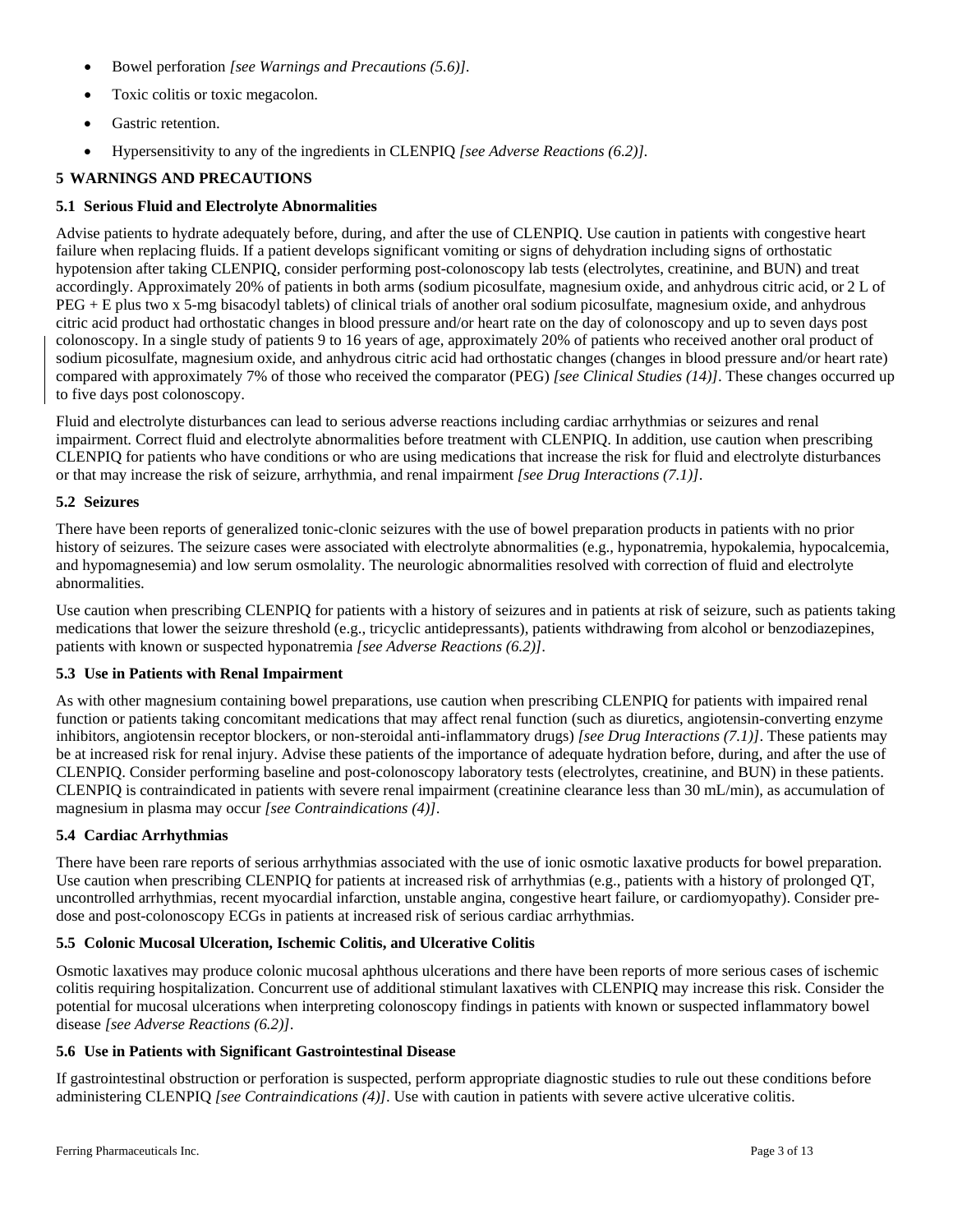# **5.7 Aspiration**

Patients with impaired gag reflex are at risk for regurgitation or aspiration during the administration of CLENPIQ. Observe these patients during the administration of CLENPIQ.

# **6 ADVERSE REACTIONS**

The following serious or otherwise important adverse reactions for bowel preparations are described elsewhere in the labeling:

- Serious Fluid and Electrolyte Abnormalities *[see Warnings and Precautions (5.1)]*
- Seizures *[see Warnings and Precautions (5.2)]*
- Use in Patients with Renal Impairment *[see Warnings and Precautions (5.3)]*
- Cardiac Arrhythmias *[see Warnings and Precautions (5.4)]*
- Colonic Mucosal Ulceration, Ischemic Colitis and Ulcerative Colitis *[see Warnings and Precautions (5.5)]*
- Use in Patients with Significant Gastrointestinal Disease *[see Warnings and Precautions (5.6)]*
- Aspiration *[see Warnings and Precautions (5.7)]*

## **6.1 Clinical Trials Experience**

Because clinical trials are conducted under widely varying conditions, adverse reaction rates observed in the clinical trials of a drug cannot be directly compared to rates in clinical trials of another drug and may not reflect the rates observed in practice.

## Adults

## *Clinical Study of CLENPIQ - Study 1*

Table 1 displays the most common adverse reactions in a randomized, multicenter, assessor-blinded, non-inferiority trial of CLENPIQ for colon cleansing in adults (Study 1). CLENPIQ was compared to another oral sodium picosulfate, magnesium oxide, and anhydrous citric acid product, both administered according to the Split-Dose dosing regimen *[see Clinical Studies (14)]*.

|                                   | <b>Split-Dose Regimen</b>                    |                                                                                                              |  |  |
|-----------------------------------|----------------------------------------------|--------------------------------------------------------------------------------------------------------------|--|--|
| <b>Adverse</b><br><b>Reaction</b> | <b>CLENPIQ</b><br>$(N=448)$<br>$\frac{0}{0}$ | Sodium picosulfate, magnesium oxide, and<br>anhydrous citric acid <sup>1</sup><br>$(N=453)$<br>$\frac{0}{0}$ |  |  |
| Nausea                            | 3                                            | 3                                                                                                            |  |  |
| Headache                          | 3                                            | 3                                                                                                            |  |  |
| Hypermagnesemia <sup>2</sup>      | 2                                            | 5                                                                                                            |  |  |
| Abdominal pain <sup>3</sup>       | $\overline{2}$                               | $\overline{2}$                                                                                               |  |  |
| Dehydration or dizziness          | 2                                            | $\overline{2}$                                                                                               |  |  |

## **Table 1: Common Adverse Reactions Observed in at Least 2% of Patients Undergoing Colon Cleansing in Study 1**

1 Powder for reconstitution

<sup>2</sup> Magnesium levels returned to normal within one week after colonoscopy in all patients in the CLENPIQ group.

<sup>3</sup> Abdominal pain included reports of abdominal pain, abdominal pain upper, and abdominal pain lower.

# *Clinical Study of Another Sodium Picosulfate, Magnesium Oxide and Anhydrous Citric Acid Product - Study 2*

In a randomized, multicenter, investigator-blinded, active-controlled clinical trial for colon cleansing in adults, another oral sodium picosulfate, magnesium oxide, and anhydrous citric acid product was compared with a regimen of two liters (2 L) of polyethylene glycol plus electrolytes solution (PEG + E) and two 5-mg bisacodyl tablets (Study 2). In this study the protocol specified that abdominal bloating, distention, pain/cramping, and watery diarrhea, which are known to occur in response to bowel preparation, were documented as adverse events only if they required medical intervention (such as a change in study drug or led to discontinuation, therapeutic or diagnostic procedures, met the criteria for serious adverse event) or showed clinically significant worsening during the study that was not in the frame of the usual clinical course, as determined by the investigator. The most common adverse reactions in Study 2 are shown in Table 2.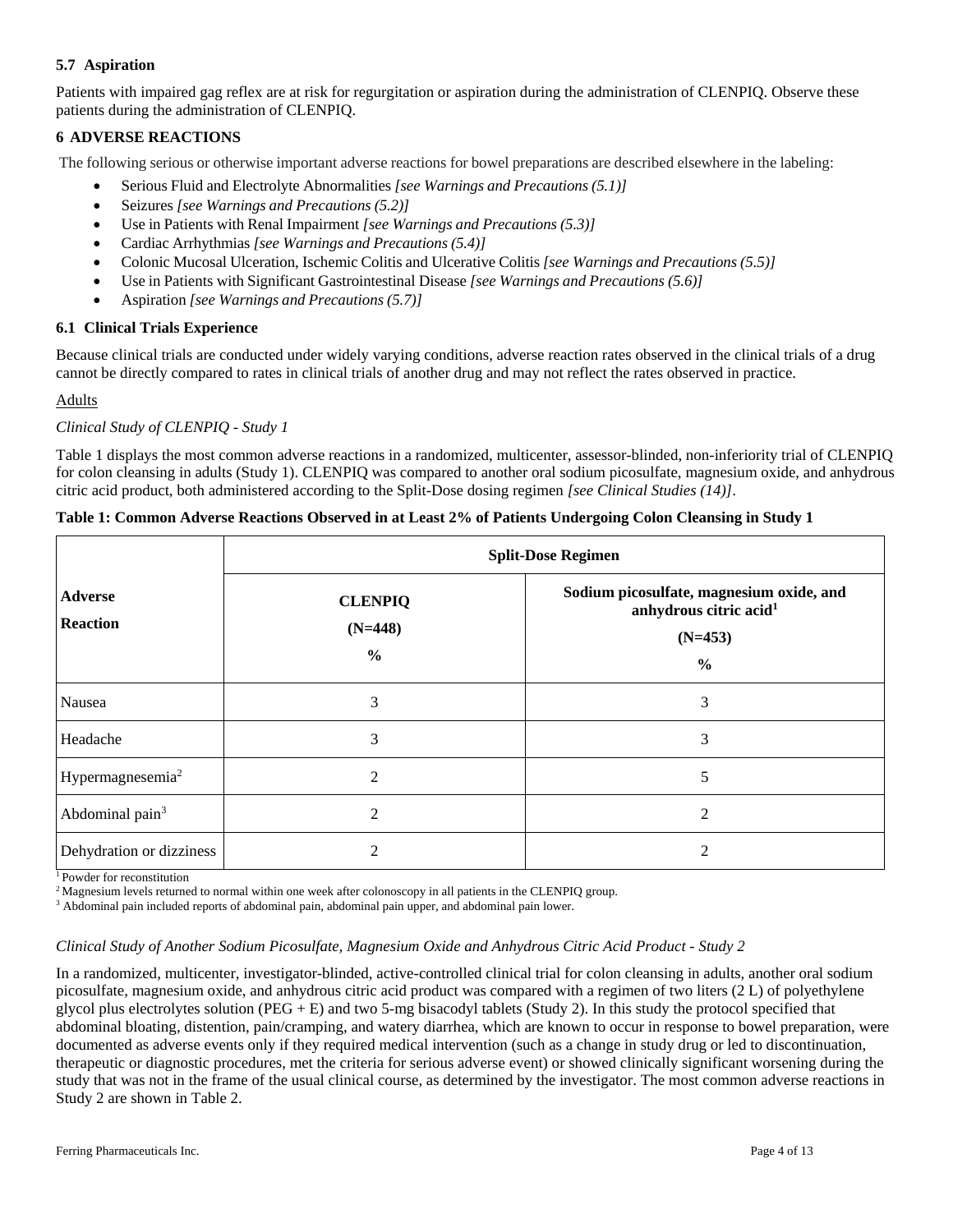## **Table 2: Common Adverse Reactions1 Observed in at Least 1% of Patients Undergoing Colon Cleansing2 in Study 2**

|                                   | <b>Split-Dose Regimen</b>                                         |                                                    |  |  |
|-----------------------------------|-------------------------------------------------------------------|----------------------------------------------------|--|--|
| <b>Adverse</b><br><b>Reaction</b> | Sodium picosulfate, magnesium oxide, and<br>anhydrous citric acid | 2 L PEG + $E^3$ with 2 x 5-mg bisacodyl<br>tablets |  |  |
|                                   | $(N=305)$                                                         | $(N=298)$                                          |  |  |
|                                   | $\frac{6}{6}$                                                     | $\frac{6}{9}$                                      |  |  |
| Nausea                            | 3                                                                 | 4                                                  |  |  |
| Headache                          | 2                                                                 | 2                                                  |  |  |
| Vomiting                          |                                                                   | 3                                                  |  |  |

<sup>1,2</sup> abdominal bloating, distention, pain/cramping, and watery diarrhea not requiring an intervention were not collected

 $32 L PEG + E =$  two liters polyethylene glycol plus electrolytes solution

## *Electrolyte Abnormalities*

In Study 1, rates of abnormal electrolyte shifts were generally similar between CLENPIQ and another sodium picosulfate, magnesium oxide, and anhydrous citric acid product (Table 3). In general, these shifts were transient and not clinically significant.

In Study 2, sodium picosulfate, magnesium oxide, and anhydrous citric acid was in general associated with numerically higher rates of abnormal electrolyte shifts on the day of colonoscopy compared to the control regimen (Table 3). These shifts were transient in nature and numerically similar between treatment arms at the Day 28 visit.

## **Table 3: Shifts from Normal Baseline to Outside the Normal Range Post-Baseline**

| Laboratory<br><b>Parameter</b> | <b>Visit</b>       | <b>Split-Dose Regimen</b><br>Study 1 |                                                                                         |                                                                                         | <b>Split-Dose Regimen</b><br>Study 2                  |
|--------------------------------|--------------------|--------------------------------------|-----------------------------------------------------------------------------------------|-----------------------------------------------------------------------------------------|-------------------------------------------------------|
| (direction of<br>change)       |                    | <b>CLENPIO</b>                       | Sodium<br>picosulfate,<br>magnesium oxide,<br>and anhydrous<br>citric acid <sup>1</sup> | Sodium<br>picosulfate,<br>magnesium oxide,<br>and anhydrous<br>citric acid <sup>1</sup> | $2 L P E G + E$ with<br>2 x 5 mg bisacodyl<br>tablets |
|                                |                    | $n/N$ $(\%)$                         |                                                                                         | $n/N$ (%)                                                                               |                                                       |
| Potassium (low)                | Day of Colonoscopy | 34/422(8.1)                          | 10/423(2.4)                                                                             | 19/260(7.3)                                                                             | 11/268(4.1)                                           |
|                                | 24-48 hours        | 13/417(3.1)                          | 3/423(0.7)                                                                              | 3/302(1.0)                                                                              | 2/294(0.7)                                            |
|                                | Day 7              | 7/420(1.7)                           | 6/425(1.4)                                                                              | 11/285(3.9)                                                                             | 8/279(2.9)                                            |
|                                | Day 28             | 3/421(0.7)                           | 7/423(1.7)                                                                              | 11/284(3.9)                                                                             | 8/278(2.9)                                            |
| Sodium<br>(low)                | Day of Colonoscopy | 4/426(0.9)                           | 23/443(5.2)                                                                             | 11/298(3.7)                                                                             | 3/295(1.0)                                            |
|                                | 24-48 hours        | 6/423(1.4)                           | 9/441(2.0)                                                                              | 1/303(0.3)                                                                              | 1/295(0.3)                                            |
|                                | Day 7              | 6/423(1.4)                           | 9/440(2.0)                                                                              | 2/300(0.7)                                                                              | 1/292(0.3)                                            |
|                                | Day 28             | 8/427(1.9)                           | 9/439(2.1)                                                                              | 2/299(0.7)                                                                              | 3/291(1.0)                                            |
| Chloride (low)                 | Day of Colonoscopy | 23/437(5.3)                          | 16/444(3.6)                                                                             | 11/301(3.7)                                                                             | 1/298(0.3)                                            |
|                                | 24-48 hours        | 3/434(0.7)                           | 3/442(0.7)                                                                              | 1/303(0.3)                                                                              | 0/295(0.0)                                            |
|                                | Day 7              | 3/434(0.7)                           | 2/441(0.5)                                                                              | 1/303(0.3)                                                                              | 3/295(1.0)                                            |
|                                | Day 28             | 4/438(0.9)                           | 1/440(0.2)                                                                              | 2/302(0.7)                                                                              | 3/294(1.0)                                            |
| Magnesium<br>(high)            | Day of Colonoscopy | 112/431 (26.0)                       | 143/440 (32.5)                                                                          | 34/294 (11.6)                                                                           | 0/294(0.0)                                            |
|                                | 24-48 hours        | 23/427 (5.4)                         | 21/440(4.8)                                                                             | 0/303(0.0)                                                                              | 0/295(0.0)                                            |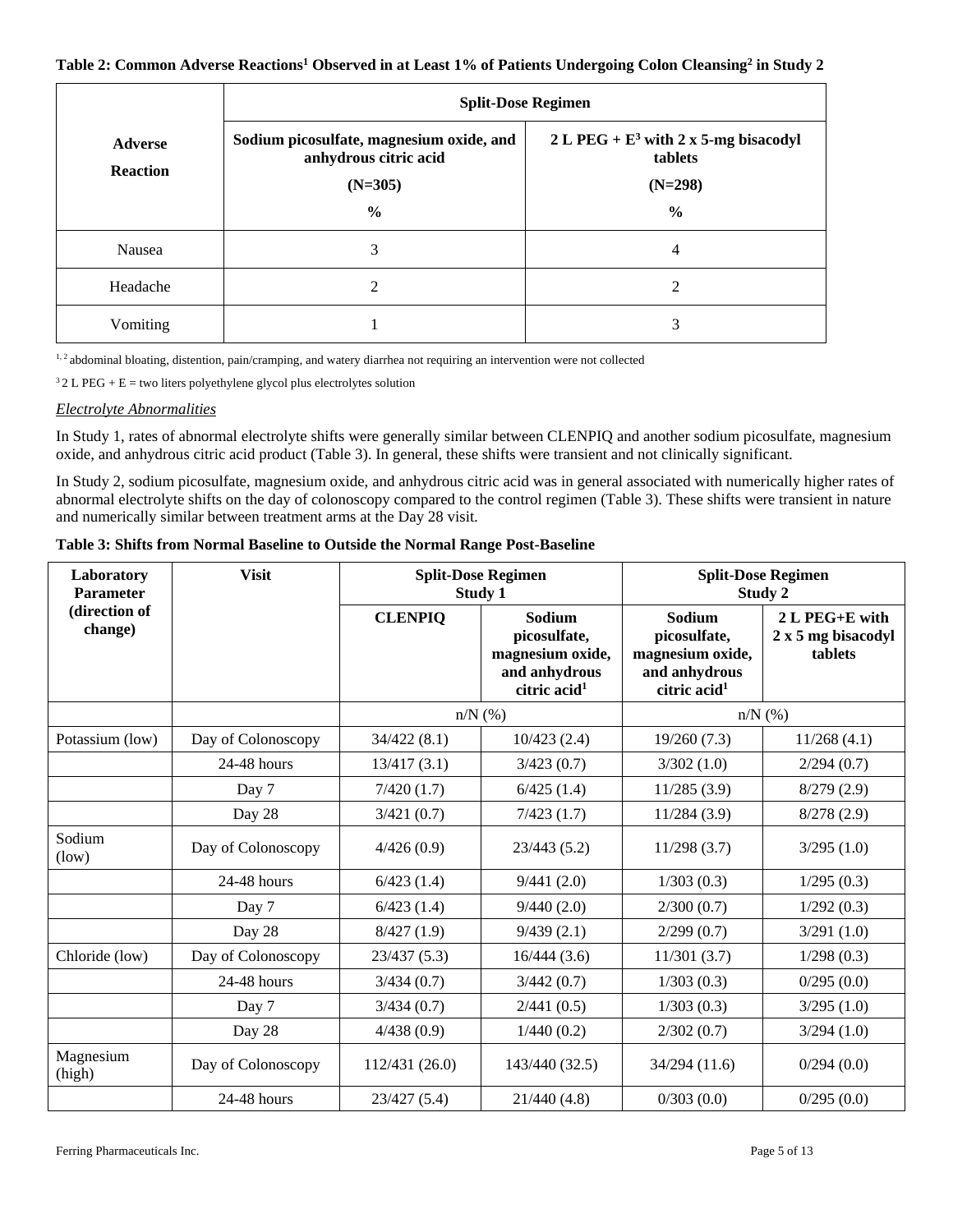| Laboratory<br><b>Parameter</b> | <b>Visit</b>       | <b>Split-Dose Regimen</b><br><b>Study 1</b> |                                                                                         | <b>Split-Dose Regimen</b><br>Study 2                                                    |                                                 |
|--------------------------------|--------------------|---------------------------------------------|-----------------------------------------------------------------------------------------|-----------------------------------------------------------------------------------------|-------------------------------------------------|
| (direction of<br>change)       |                    | <b>CLENPIQ</b>                              | Sodium<br>picosulfate,<br>magnesium oxide,<br>and anhydrous<br>citric acid <sup>1</sup> | Sodium<br>picosulfate,<br>magnesium oxide,<br>and anhydrous<br>citric acid <sup>1</sup> | 2 L PEG+E with<br>2 x 5 mg bisacodyl<br>tablets |
|                                | Day 7              | 11/428(2.6)                                 | 9/440(2.0)                                                                              | 0/297(0.0)                                                                              | 1/291(0.3)                                      |
|                                | Day 28             | 10/432(2.3)                                 | 12/438(2.7)                                                                             | 1/296(0.3)                                                                              | 2/290(0.7)                                      |
| Calcium<br>(low)               | Day of Colonoscopy | 8/436(1.8)                                  | 1/446(0.2)                                                                              | 2/292(0.7)                                                                              | 1/286(0.3)                                      |
|                                | 24-48 hours        | 1/434(0.2)                                  | 0/444(0.0)                                                                              | 0/303(0.0)                                                                              | 0/295(0.0)                                      |
|                                | Day 7              | 0/434(0.0)                                  | 0/444(0.0)                                                                              | 0/293(0.0)                                                                              | 1/283(0.4)                                      |
|                                | Day 28             | 0/439(0.0)                                  | 2/442(0.5)                                                                              | 0/292(0.0)                                                                              | 1/282(0.4)                                      |
| Bicarbonate<br>(low)           | Day of Colonoscopy | 6/431(1.4)                                  | 35/438(8.0)                                                                             | N/A <sup>2</sup>                                                                        | $N/A^2$                                         |
|                                | $24-48$ hours      | 40/430(9.3)                                 | 43/434 (9.9)                                                                            | $N/A^2$                                                                                 | N/A <sup>2</sup>                                |
|                                | Day 7              | 37/430(8.6)                                 | 40/438(9.1)                                                                             | $N/A^2$                                                                                 | N/A <sup>2</sup>                                |
|                                | Day 28             | 33/433 (7.6)                                | 43/436 (9.9)                                                                            | $N/A^2$                                                                                 | N/A <sup>2</sup>                                |
| Creatinine<br>(high)           | Day of Colonoscopy | 6/427(1.4)                                  | 1/432(0.2)                                                                              | 5/260(1.9)                                                                              | 13/268(4.9)                                     |
|                                | $24-48$ hours      | 6/425(1.4)                                  | 5/431(1.2)                                                                              | 1/303(0.3)                                                                              | 0/295(0.0)                                      |
|                                | Day 7              | 5/426(1.2)                                  | 4/431(0.9)                                                                              | 10/264(0.4)                                                                             | 13/267(4.8)                                     |
|                                | Day 28             | 4/429(0.9)                                  | 6/429(1.4)                                                                              | 11/264(4.2)                                                                             | 14/265(5.3)                                     |

N/A: not applicable.

<sup>1</sup> Powder for reconstitution

<sup>2</sup> Bicarbonate was not analyzed in Study 2.

## Pediatrics

In the pediatric patients aged 9 to 16 years who received another oral product of sodium picosulfate, magnesium oxide, and anhydrous citric acid, the most common adverse reactions (> 5%) were nausea, vomiting, and abdominal pain *[see Clinical Studies (14)]*. Electrolytes abnormalities were observed in pediatric patients similar to those seen in adults. Three patients had abnormally low glucose levels (40 to 47 mg/dL). Two patients received sodium picosulfate, magnesium oxide, and anhydrous citric acid and one received the comparator (PEG). The abnormal values occurred at the colonoscopy visit for one patient (sodium picosulfate, magnesium oxide, and anhydrous citric acid) and at the 5-day follow up visit for the other two patients (sodium picosulfate, magnesium oxide, and anhydrous citric acid and PEG). All three patients were asymptomatic.

## **6.2 Postmarketing Experience**

The following adverse reactions have been identified during post approval use of oral sodium picosulfate, magnesium oxide, and anhydrous citric acid products. Because these reactions are reported voluntarily from a population of uncertain size, it is not always possible to reliably estimate their frequency or establish a causal relationship to drug exposure.

*Hypersensitivity*: rash, urticaria, and purpura

*Gastrointestinal:* abdominal pain, diarrhea, fecal incontinence, proctalgia, vomiting, reversible aphthoid ileal ulcers, and ischemic colitis *[see Warnings and Precautions (5.5)]*

*Neurologic:* generalized tonic-clonic seizures with and without hyponatremia in epileptic patients *[see Warnings and Precautions (5.2)]*.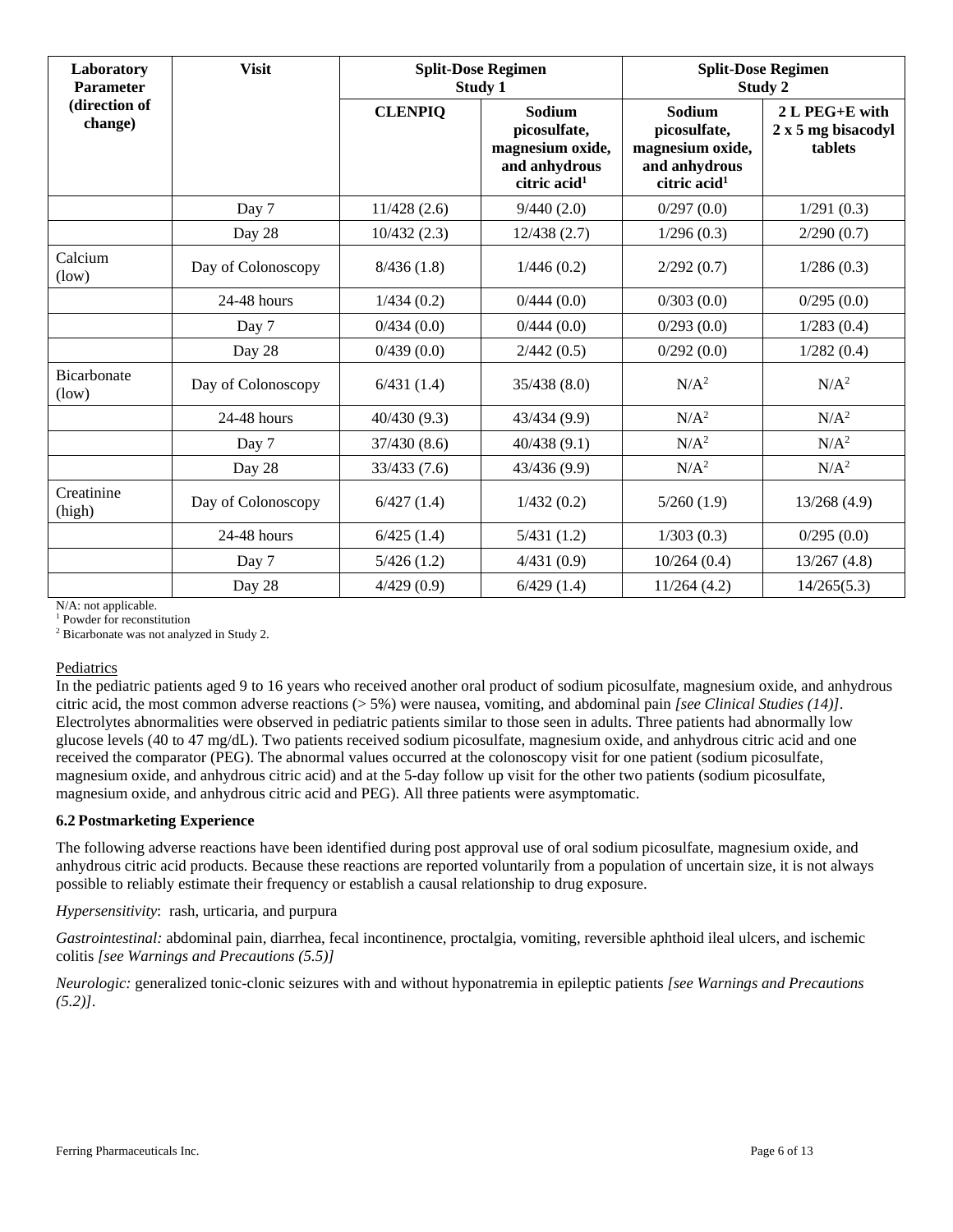## **7 DRUG INTERACTIONS**

# **7.1 Drugs That May Increase Risks of Fluid and Electrolyte Abnormalities**

Use caution when prescribing CLENPIQ for patients with conditions or who are taking other drugs, that increase the risk for fluid and electrolyte disturbances or may increase the risk of renal impairment, seizures, arrhythmias or QT prolongation in the setting of fluid and electrolyte abnormalities *[see Warnings and Precautions (5.1, 5.2, 5.3, 5.4)]*.

## **7.2 Potential for Reduced Drug Absorption**

CLENPIQ can reduce the absorption of other co-administered drugs *[see Dosage and Administration (2.1)]*:

- Administer oral medications at least one hour before of the start of administration of CLENPIQ.
- Administer tetracycline and fluoroquinolone antibiotics *[see Drug Interactions (7.3)]*, iron, digoxin, chlorpromazine, and penicillamine at least 2 hours before and not less than 6 hours after administration of CLENPIQ to avoid chelation with magnesium.

## **7.3 Antibiotics**

Prior or concomitant use of antibiotics with CLENPIQ may reduce efficacy of CLENPIQ as conversion of sodium picosulfate to its active metabolite BHPM is mediated by colonic bacteria.

## **8 USE IN SPECIFIC POPULATIONS**

## **8.1 Pregnancy**

## Risk Summary

There are no data with CLENPIQ use in pregnant women to determine a drug-associated risk of adverse developmental outcomes. In animal reproduction studies, no adverse developmental effects were observed in pregnant rats when sodium picosulfate, magnesium oxide, and anhydrous citric acid were administered orally at doses 1.2 times the recommended human dose based on body surface area during organogenesis.

The estimated background risk of major birth defects and miscarriage for the indicated population is unknown. All pregnancies have a background risk of birth defect, loss, or other adverse outcomes. In the U.S. general population, the estimated background risk of major birth defects and miscarriage in clinically recognized pregnancies is 2 to 4% and 15 to 20%, respectively.

## Data

## *Animal Data*

Reproduction studies with sodium picosulfate, magnesium oxide, and anhydrous citric acid have been performed in pregnant rats following oral administration of up to 2000 mg/kg twice daily (about 1.2 times the recommended human dose based on body surface area) during the period of organogenesis. There was no evidence of harm to the fetus due to sodium picosulfate, magnesium oxide, and anhydrous citric acid. The reproduction study in rabbits was not adequate, as treatment-related mortalities were observed at all doses. A pre and postnatal development study with sodium picosulfate, magnesium oxide, and anhydrous citric acid in rats showed no evidence of any adverse effect on pre and postnatal development at oral doses up to 2000 mg/kg twice daily (about 1.2 times the recommended human dose based on body surface area).

Published reproduction studies with sodium picosulfate in pregnant rats and rabbits during the period of organogenesis did not show evidence of harm to the fetus at doses up to 100 mg/kg (approximately 49 and 98 times, respectively, the recommended human dose of 10 mg sodium picosulfate based on body surface area).

## **8.2 Lactation**

## Risk Summary

There are no data on the presence of magnesium oxide or anhydrous citric acid in either human or animal milk, the effects on the breastfed infant, or the effects on milk production. Published data on lactating women indicate that the active metabolite of sodium picosulfate, bis-(*p*-hydroxyphenyl)-pyridyl-2-methane (BHPM) remained below the limit of detection (1 ng/mL) in breast milk after both single and multiple doses of 10 mg/day. There are no data on the effects of sodium picosulfate on the breastfed infant or on milk production. The developmental and health benefits of breastfeeding should be considered along with the mother's clinical need for CLENPIQ and any potential adverse effects on the breastfed infant from CLENPIQ or the underlying maternal condition.

## **8.4 Pediatric Use**

The safety and effectiveness of CLENPIQ have been established for cleansing of the colon as a preparation for colonoscopy in pediatric patients 9 years of age and older. Use of CLENPIQ in this age group is supported by evidence from adequate and wellcontrolled trials in adults and a single, dose-ranging, controlled trial in 78 pediatric patients 9 to 16 years of age all of which evaluated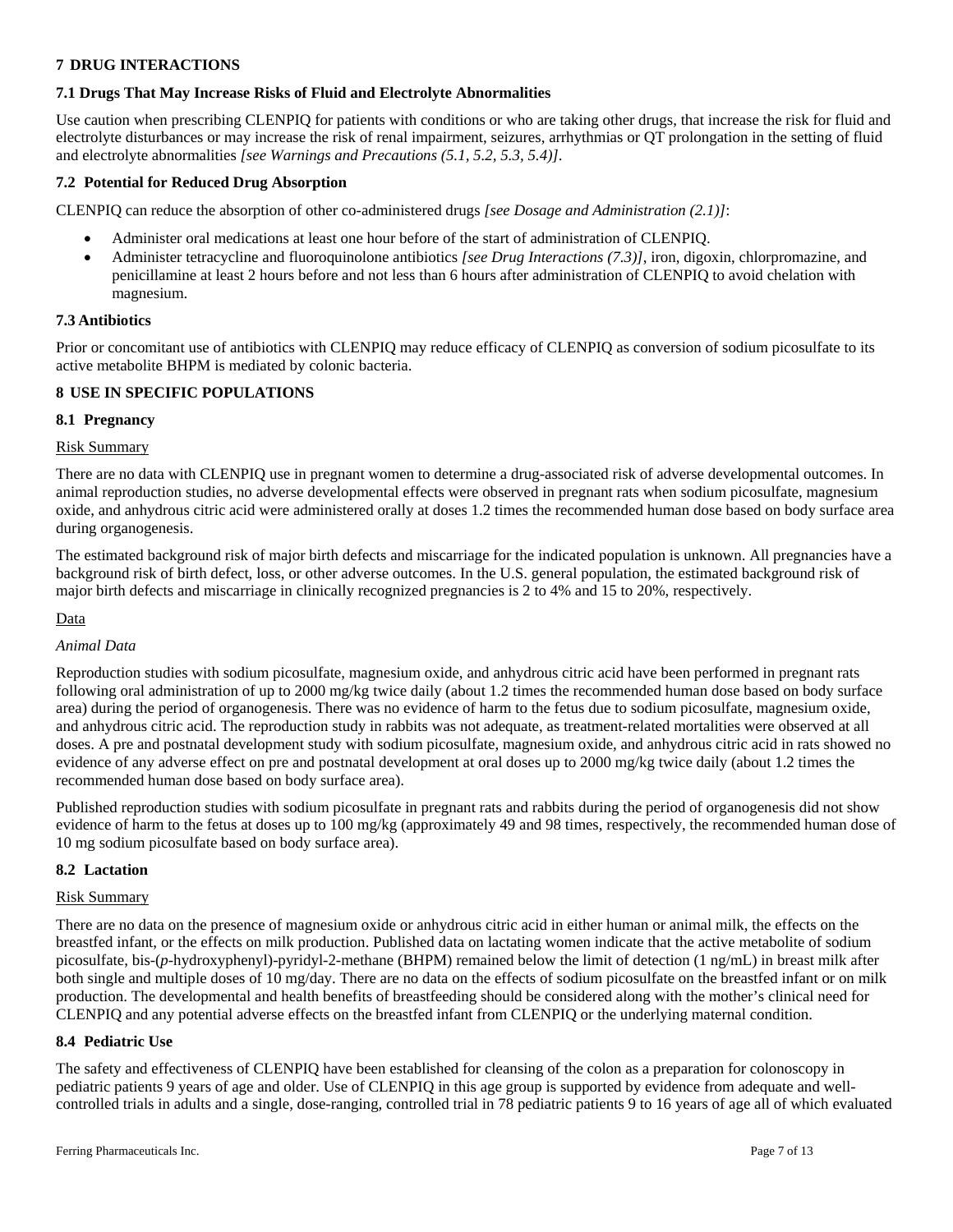another oral product of sodium picosulfate, magnesium oxide, and anhydrous citric acid *[see Clinical Studies (14)].* The safety profile in this pediatric population was similar to that seen in adults *[see Adverse Reactions (6.1)]*. Monitor for possible hypoglycemia in pediatric patients, as CLENPIQ has no caloric substrate.

The safety and effectiveness of CLENPIQ in pediatric patients less than 9 years of age have not been established.

## **8.5 Geriatric Use**

Of the 448 adult patients in Study 1 who received CLENPIQ, 124 (28%) patients were 65 years of age or older. No overall differences in safety or effectiveness were observed between geriatric patients and younger patients, and other reported clinical experience has not identified differences in responses between elderly and younger patients. Elderly patients are more likely to have decreased hepatic, renal, or cardiac function and may be more susceptible to adverse reactions resulting from fluid and electrolyte abnormalities *[see Warnings and Precautions (5.1)].*

## **8.6 Renal Impairment**

CLENPIQ is contraindicated in patients with severe renal impairment (creatinine clearance less than 30 mL/min), as accumulation of magnesium in plasma may occur *[see Contraindications (4)]*. Patients with less severe renal impairment or patients taking concomitant medications that may affect renal function may be at increased risk for renal injury *[see Warnings and Precautions (5.3)]*. Advise these patients of the importance of adequate hydration before, during, and after the use of CLENPIQ *[see Dosage and Administration (2.1)]*. Consider performing baseline and post-colonoscopy laboratory tests (electrolytes, creatinine, and BUN) in these patients.

## **10 OVERDOSAGE**

Overdosage of more than the recommended dose of CLENPIQ may lead to severe electrolyte disturbances, as well as dehydration and hypovolemia, with signs and symptoms of these disturbances *[see Warnings and Precautions (5.1)]*. Monitor for fluid and electrolyte disturbances and treat symptomatically.

## **11 DESCRIPTION**

CLENPIQ (sodium picosulfate, magnesium oxide, and anhydrous citric acid) oral solution is a stimulant and osmotic laxative that is provided as a cranberry-flavored, colorless to slightly yellow, clear solution with possible presence of visible particles. CLENPIQ is supplied as two bottles in each carton.

Each bottle of CLENPIQ contains 10 mg sodium picosulfate, USP; 3.5 g magnesium oxide, USP; and 12 g anhydrous citric acid, USP. The product also contains the following inactive ingredients:

acesulfame potassium, cranberry flavor, disodium edetate, malic acid, sodium benzoate, sodium hydroxide, sodium metabisulfite, sucralose, and water. The cranberry flavor contains glyceryl triacetate (triacetin), maltodextrin, and sodium octenyl succinated starch.

The following is a description of the three active ingredients contained in CLENPIQ:

Sodium picosulfate is a stimulant laxative.

## Sodium Picosulfate

- Chemical name:  $4,4^-(2$ -pyridylmethylene) diphenyl bis(hydrogen sulfate) disodium salt, monohydrate
- Chemical formula:  $C_{18}H_{13}NNa_2O_8S_2 \cdot H_2O$
- Molecular weight: 499.4
- Structural formula:



#### Sodium picosulfate

Magnesium citrate, which is formed in solution by the combination of magnesium oxide and anhydrous citric acid, is an osmotic laxative.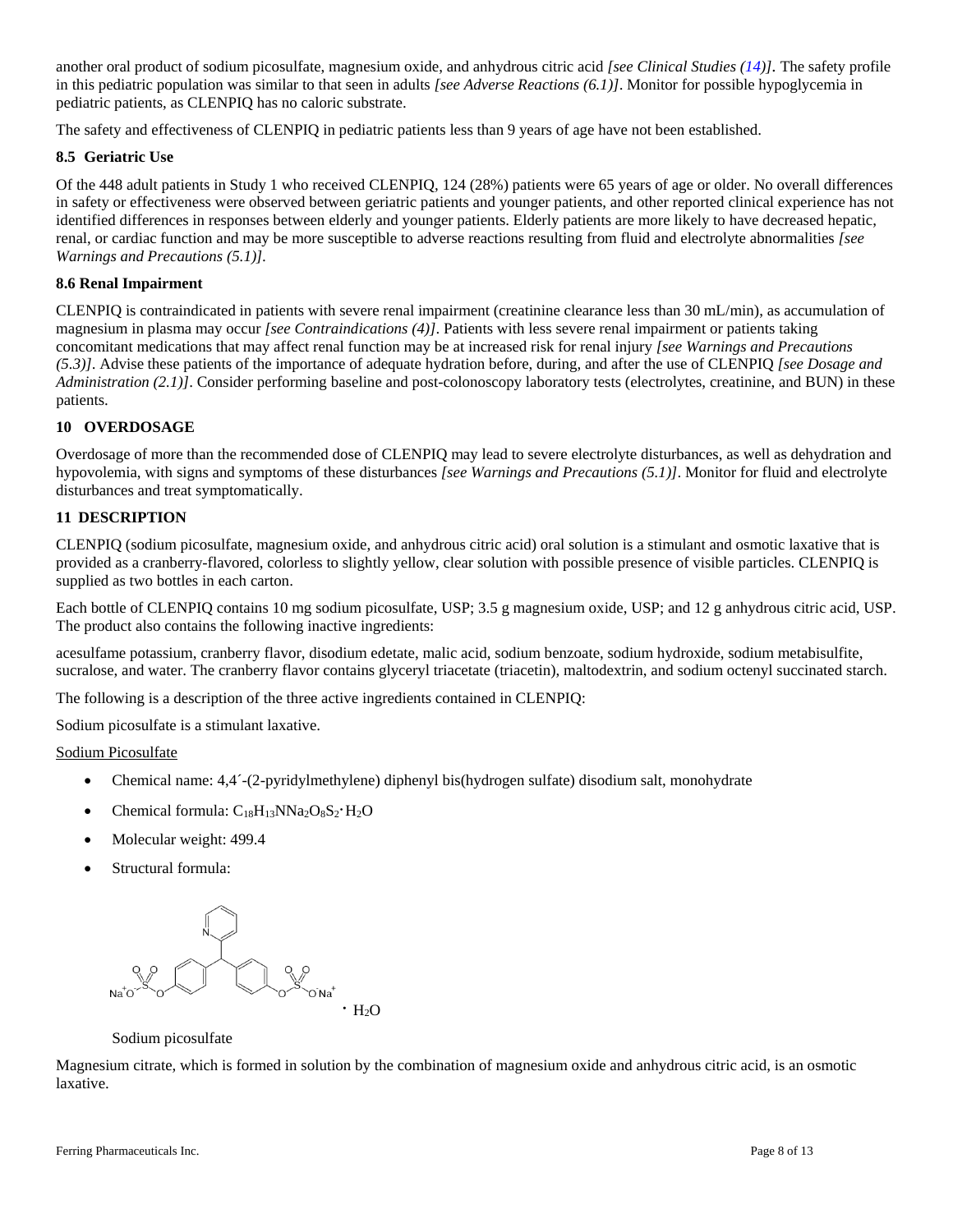## Magnesium Oxide

- Chemical name: Magnesium oxide
- Chemical formula: Mg O
- Molecular weight: 40.3
- Structural formula: Mg O

## Anhydrous Citric Acid

- Chemical name: 2-hydroxypropane-1,2,3-tricarboxylic acid
- Chemical formula:  $C_6H_8O_7$
- Molecular weight: 192.1
- Structural formula:



Anhydrous citric acid

## **12 CLINICAL PHARMACOLOGY**

## **12.1 Mechanism of Action**

Sodium picosulfate is hydrolyzed by colonic bacteria to form an active metabolite: bis-(p-hydroxy-phenyl)-pyridyl-2-methane, BHPM, which acts directly on the colonic mucosa to stimulate colonic peristalsis. Magnesium oxide and citric acid react to create magnesium citrate in solution, which is an osmotic agent that causes water to be retained within the gastrointestinal tract.

## **12.2 Pharmacodynamics**

The stimulant laxative activity of sodium picosulfate together with the osmotic laxative activity of magnesium citrate produces a purgative effect which, when ingested with additional fluids, produces watery diarrhea.

## **12.3 Pharmacokinetics**

## Absorption

After administration of the first dose of another oral sodium picosulfate, magnesium oxide, and anhydrous citric acid product in 16 healthy subjects, the mean  $\pm$  SD maximum plasma concentration (C<sub>max</sub>) for picosulfate of 2.3  $\pm$  1.4 ng/mL was reached at 2 hours. After administration of two doses separated by 6 hours, the mean  $\pm$  SD plasma C<sub>max</sub> for picosulfate of 3.2  $\pm$  2.6 ng/mL was reached at approximately 7 hours after the first dose administration. In the same study, the uncorrected plasma magnesium concentration reached a C<sub>max</sub> of approximately 1.9 mEq/L at 10 hours after the first dose administration, which represents an approximately 20% increase from baseline.

In patients scheduled to have an elective colonoscopy who received the Split-Dose dosing regimen of CLENPIQ, the mean  $\pm$  SD plasma concentration for picosulfate was  $1.05 \pm 0.83$  ng/mL at 15 minutes pre-second dose,  $2.98 \pm 1.27$  ng/mL at 1-2 hours postsecond dose, and  $1.81 \pm 0.86$  ng/mL at 3-6 hours post-second dose.

## Metabolism and Elimination

## *Metabolism and Excretion*

Plasma concentrations of the free BHPM were below the lower limit of quantification (0.1 ng/mL) in 13 out of 16 subjects studied. The fraction of the sodium picosulfate dose excreted unchanged in urine was 0.1%. In urine, the majority of excreted BHPM was in the glucuronide-conjugated form. The terminal half-life of sodium picosulfate was 7.4 hours.

## Use in Specific Populations

## *Pediatric Patients*

Pharmacokinetics of picosulfate was studied in pediatric patients aged from 9 to 16 years old. The half-life of picosulfate was 7 hours. The picosulfate reached the mean  $\pm$  SD C<sub>max</sub> of 3.5  $\pm$  2.1 ng/mL at approximately 6 to 7 hours. The baseline uncorrected mean serum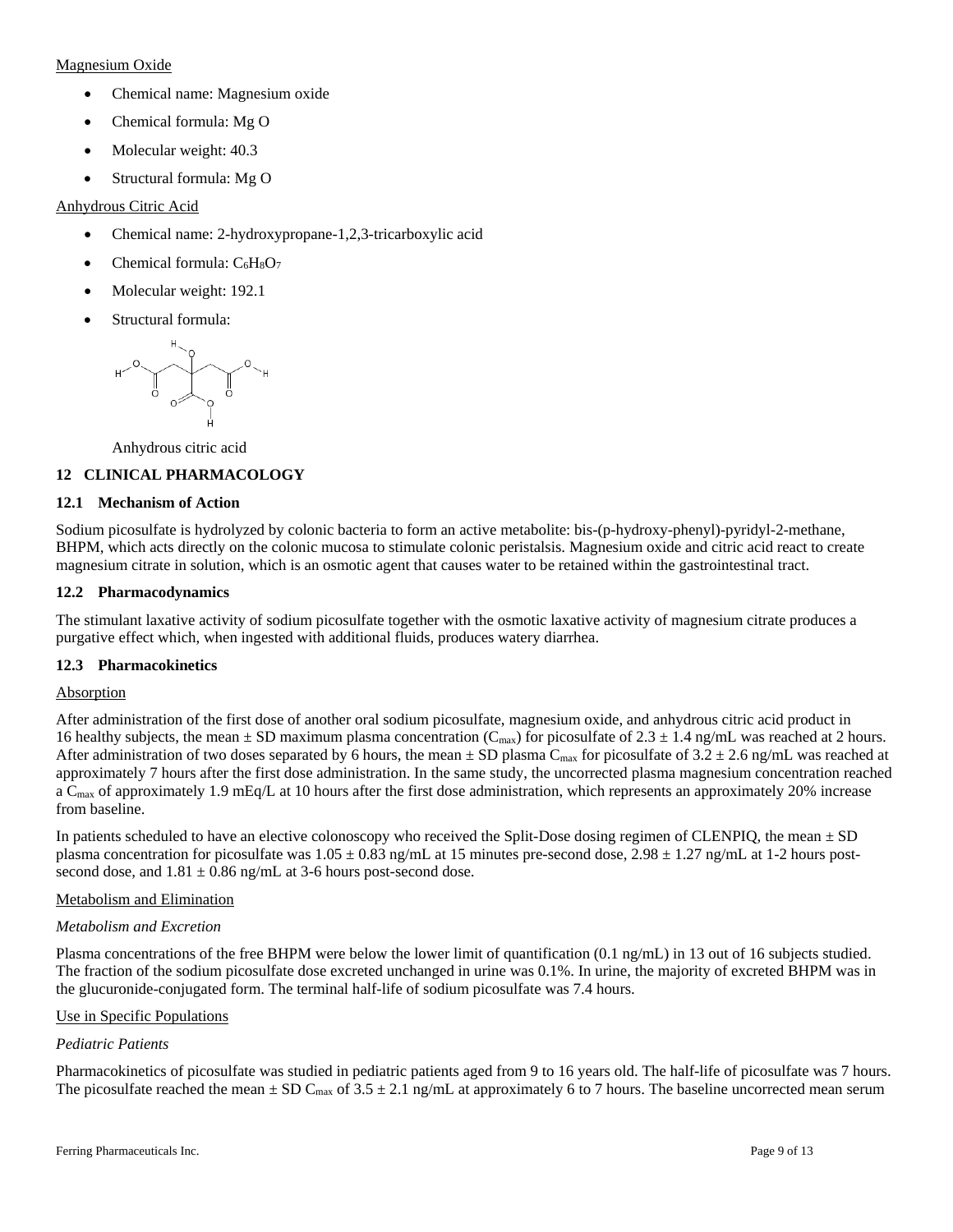magnesium concentration was 2.02 mEq/L at 10 hours after the first dose of sodium picosulfate, magnesium oxide, and anhydrous citric acid and ranged from 1.7 to 2.46 mEq/L.

## Drug Interaction Studies

In an *in vitro* study using human liver microsomes, sodium picosulfate did not inhibit the major CYP enzymes (CYP 1A2, 2B6, 2C8, 2C9, 2C19, 2D6, and 3A4/5) evaluated. Based on an *in vitro* study using freshly isolated hepatocyte culture, sodium picosulfate is not an inducer of CYP1A2, CYP2B6, or CYP3A4/5.

## **13 NONCLINICAL TOXICOLOGY**

## **13.1 Carcinogenesis, Mutagenesis, Impairment of Fertility**

Long-term studies in animals to evaluate carcinogenic potential or studies to evaluate mutagenic potential have not been performed with CLENPIQ.

Sodium picosulfate was not mutagenic in the Ames test, the mouse lymphoma assay, and the mouse bone marrow micronucleus test.

In an oral fertility study in rats, sodium picosulfate, magnesium oxide, and anhydrous citric acid did not cause any significant adverse effect on male or female fertility parameters up to a maximum dose of 2000 mg/kg twice daily (about 1.2 times the recommended human dose based on body surface area).

## **14 CLINICAL STUDIES**

## Adults

## *Clinical Study with CLENPIQ – Study 1*

The colon-cleansing efficacy of CLENPIQ was evaluated in a randomized, investigator-blinded, active-controlled, multicenter noninferiority trial in the US and Canada in adult patients scheduled to have an elective colonoscopy (NCT03017235). Patients were randomized to CLENPIQ or another oral sodium picosulfate, magnesium oxide, and anhydrous citric acid product. Both products were administered by the "Split-Dose" (evening before and day of) dosing, where the first dose was taken the evening before the colonoscopy (between 5:00 and 9:00 PM), followed by at least five (5) 8-ounce glasses of clear liquid, and the second dose was taken the morning of the colonoscopy (at least 5 hours prior to but no more than 9 hours prior to colonoscopy), followed by at least four (4) 8-ounce glasses of clear liquid. Patients in both treatment groups were limited to a clear liquid diet on the day before the procedure (24 hours before).

A total of 901 adult patients were included in the primary efficacy analysis. Patients ranged in age from 20 to 80 years (mean age 57 years); 56% were female and 44% male. Self-identified race was approximately distributed as follows: 85% White, 10% Black, 2% Asian, and 3% other. Approximately 15% of patients self-identified their ethnicity as Hispanic or Latino.

The primary efficacy endpoint was the proportion of patients with successful overall colon cleansing, as assessed by blinded colonoscopists using the Modified Aronchick Scale. The Modified Aronchick Scale is a validated tool used to assess overall colon cleansing prior to suctioning or cleaning. Successful colon cleansing was defined as bowel preparations with >90% of the mucosa seen and mostly liquid stool that were graded excellent (minimal suctioning needed for adequate visualization) or good (significant suctioning needed for adequate visualization) by the colonoscopist.

In the trial, CLENPIQ was non-inferior and also met the pre-specified criteria for superiority to the comparator for overall colon cleansing. Efficacy results are provided in Table 4.

## **Table 4: Proportion of Patients with Successful Colon Cleansing According to the Modified Aronchick Scale in Study 1 Using the Split-Dose Regimen**

| <b>CLENPIQ</b>  | Sodium picosulfate, magnesium<br>$\alpha$ oxide, and anhydrous citric acid <sup>1</sup> | Difference between treatment groups <sup>2</sup> |                                |
|-----------------|-----------------------------------------------------------------------------------------|--------------------------------------------------|--------------------------------|
| $\%$ (n/N)      | $\%$ (n/N)                                                                              | <b>Difference</b>                                | 95% CI                         |
| 87.7% (393/448) | 81.5% (369/453)                                                                         | 6.3%                                             | $(1.8\%, 10.9\%)$ <sup>3</sup> |

<sup>1</sup> Powder for reconstitution

<sup>2</sup> Difference and 95% CI are based on stratified difference in proportions, where the stratification weight is based on Cochran-Mantel-Haenszel weight.

<sup>3</sup> Non-inferior and superior to sodium picosulfate, magnesium oxide, and anhydrous citric acid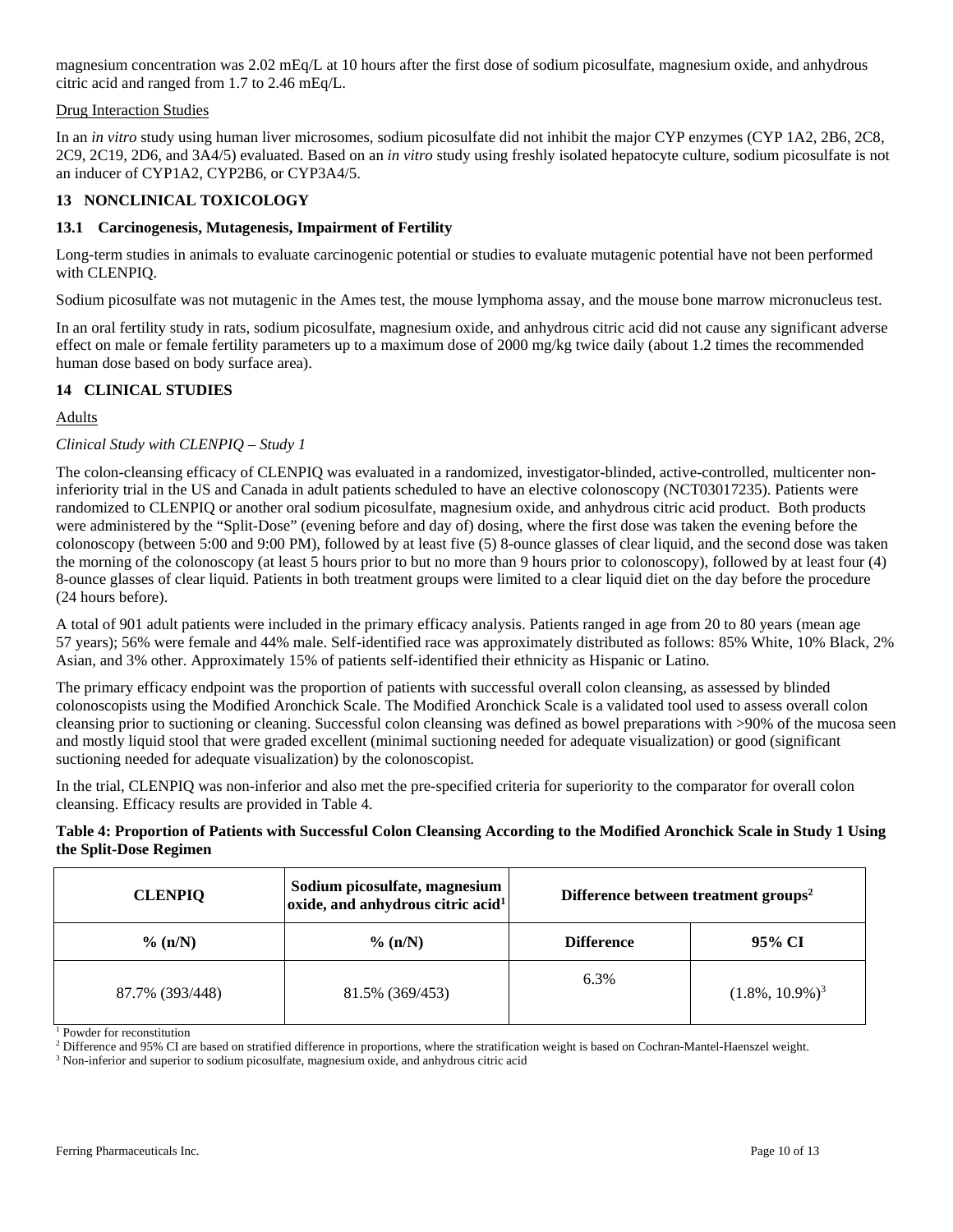## *Clinical Study of Another Oral Sodium Picosulfate, Magnesium Oxide and Anhydrous Citric Acid Product – Study 2*

The colon cleansing efficacy of another oral sodium picosulfate, magnesium oxide, and anhydrous citric acid product was evaluated in a randomized, investigator-blinded, active-controlled, multicenter US non-inferiority trial in adult patients scheduled to have an elective colonoscopy (NCT01073930).

Patients were randomized to sodium picosulfate, magnesium oxide, and anhydrous citric acid group or polyethylene glycol plus electrolytes  $(PEG + E)$  and bisacodyl.

- Sodium picosulfate, magnesium oxide, and anhydrous citric acid was given by "Split-Dose" (evening before and day of) dosing, where the first dose was taken the evening before the colonoscopy (between 5:00 and 9:00 PM), followed by five (5) 8-ounce glasses of clear liquid, and the second dose was taken the morning of the colonoscopy (at least 5 hours prior to but no more than 9 hours prior to colonoscopy), followed by three (3) 8-ounce glasses of clear liquid.
- The comparator was given as two liters of polyethylene glycol plus electrolytes solution (PEG + E) and two 5-mg bisacodyl tablets, administered the day before the procedure.

All patients in both treatment groups were limited to a clear liquid diet on the day before the procedure (24 hours before).

A total of 601 adult patients were included in the primary efficacy analysis. Patients ranged in age from 18 to 80 years (mean age 55 years); 59% were female and 41% male. Self-identified race was distributed as follows: 88% White, 10% Black, and less than 2% other. Of these, 2% self-identified their ethnicity as Hispanic or Latino.

The primary efficacy endpoint was the proportion of patients with successful colon cleansing, as assessed by blinded colonoscopists using the Aronchick Scale. The Aronchick scale is a tool used to assess overall colon cleansing. Successful colon cleansing was defined as bowel preparations with >90% of the mucosa seen and mostly liquid stool that were graded excellent (minimal suctioning needed for adequate visualization) or good (significant suctioning needed for adequate visualization) by the colonoscopist.

Sodium picosulfate, magnesium oxide, and anhydrous citric acid was non-inferior to the comparator. In addition, sodium picosulfate, magnesium oxide, and anhydrous citric acid met the pre-specified criteria for superiority to the comparator for colon cleansing. Efficacy results are provided in Table 5.

| Table 5: Proportion of Patients with Successful Colon Cleansing in Study 2 |  |  |
|----------------------------------------------------------------------------|--|--|
|----------------------------------------------------------------------------|--|--|

| Sodium picosulfate,<br>magnesium oxide, and<br>anhydrous citric acid | $2 L P E G + E1$<br>with 2 x 5-mg bisacodyl tablets | Difference between treatment groups |                     |
|----------------------------------------------------------------------|-----------------------------------------------------|-------------------------------------|---------------------|
| $\%$ (n/N)                                                           | $\%$ (n/N)                                          | <b>Difference</b>                   | 95% CI              |
| 84% (256/304)                                                        | 74% (221/297)                                       | 10%                                 | $(3.4\%, 16.2\%)^2$ |

 $1 \overline{2}$  L PEG + E = two liters polyethylene glycol plus electrolytes solution.

<sup>2</sup> Non-inferior and superior to 2 L PEG+E with 2 x 5-mg bisacodyl tablets

## Pediatric Patients 9 Years of Age and Older

The safety and efficacy of CLENPIQ in pediatric patients 9 years of age and older has been established based on another oral product of sodium picosulfate, magnesium oxide and anhydrous citric acid provided in powder packets for reconstitution (NCT01928862).

Sodium picosulfate, magnesium oxide, and anhydrous citric acid was evaluated for colon cleansing in a randomized, assessor-blind, multicenter, dose-ranging, active-controlled study in 78 pediatric patients 9 years to 16 years of age. The majority of patients were female (68%), white (91%), and of non-Hispanic or non-Latino ethnicity (95%). The mean age was 12 years of age. All 78 patients were included in the primary efficacy analysis.

Patients aged 9 years to 12 years were randomized into 3 arms (1:1:1):

- Sodium picosulfate, magnesium oxide, and anhydrous citric acid one-half packet per dose administered as two doses
- Sodium picosulfate, magnesium oxide, and anhydrous citric acid one packet per dose administered as two doses
- Comparator (oral PEG-based solution per local standard of care).

Patients aged 13 years to 16 years were randomized into 2 arms (1:1):

- Sodium picosulfate, magnesium oxide, and anhydrous citric acid one packet per dose administered as two doses
- Comparator (oral PEG-based solution per local standard of care)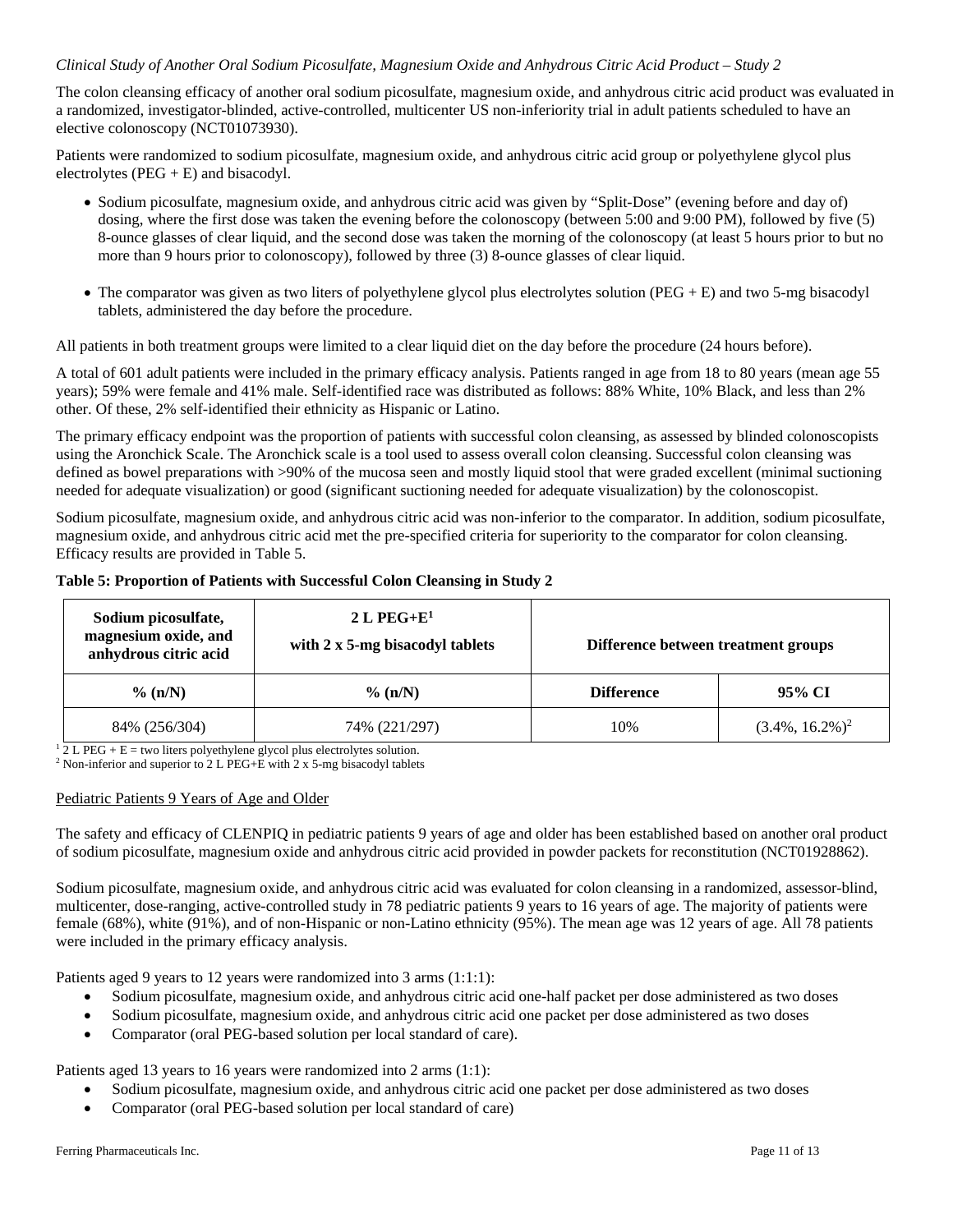Patients randomized to sodium picosulfate, magnesium oxide, and anhydrous citric acid had two options for dosing, as determined by the investigator. The "Split-Dose" regimen was the preferred method and the "Day-Before" regimen was the alternative method if the "Split-Dose" was not appropriate.

"Split-Dose" Regimen: (evening before and day of) dosing, where the first dose was taken the evening before the colonoscopy (between 5:00 and 9:00 PM), followed by five (5) 8-ounce glasses of clear liquid, and the second dose was taken the morning of the colonoscopy (at least 5 hours prior to but no more than 9 hours prior to colonoscopy), followed by three (3) 8-ounce glasses of clear liquid.

"Day-Before" Regimen: (afternoon/evening before only) dosing, where both doses were taken separately on the day before the colonoscopy, with the first dose taken in the afternoon (between 4:00 and 6:00 PM), followed by five (5) 8-ounce glasses of clear liquid, and the second dose taken in the late evening (approximately 6 hours later, between 10:00 PM and 12:00 AM), followed by three (3) 8-ounce glasses of clear liquid.

All patients randomized to sodium picosulfate, magnesium oxide, and anhydrous citric acid was limited to a clear liquid diet on the day before the procedure. Those who received the comparator were given dietary instructions per the trial site's standard of care.

The primary efficacy endpoint was the proportion of patients with successful colon cleansing as defined as a rating of either "Excellent" (> 90% of mucosa seen, mostly liquid stool, minimal suctioning needed for adequate visualization) or "Good" (> 90% of mucosa seen, mostly liquid stool, significant suctioning needed for adequate visualization) using the Aronchick scale, as assessed by blinded colonoscopists.

The sodium picosulfate, magnesium oxide, and anhydrous citric acid regimen of one-half packet per dose administered as two doses did not demonstrate comparable efficacy to the comparator, PEG, in patients 9 to 12 years of age and is not a CLENPIQ recommended dosage regimen *[see Dosage and Administration (2)]*.

The sodium picosulfate, magnesium oxide, and anhydrous citric acid regimen of one packet per dose administered as two doses demonstrated successful colon cleansing in both the 9 to 12 year age group and the 13 to 16 year age group. The efficacy rates were similar to those observed in the PEG groups, as shown in Table 6.

|           | Sodium Picosulfate, Magnesium Oxide, and Anhydrous Citric |          |                             |          |
|-----------|-----------------------------------------------------------|----------|-----------------------------|----------|
|           | Acid.                                                     |          |                             |          |
|           | One Packet Administered as Two Doses either as            |          |                             |          |
|           | Split Dose or Day Before Regimen <sup>2</sup>             |          | PEG Comparator <sup>3</sup> |          |
|           | $\%$ (n/N)                                                | 95% CI   | $\%$ (n/N)                  | 95% CI   |
| Age 9-12  | 88% (14/16)                                               | (62, 98) | $81\%$ (13/16)              | (54, 96) |
| Age 13-16 | 81\% (13/16)                                              | (54, 96) | 86% (12/14)                 | (57, 98) |

## **Table 6. Proportion of Patients 9 to 16 Years of Age with Successful Colon Cleansing1**

<sup>1</sup> Successful colon cleansing as defined by "Excellent" or "Good" on the Aronchick scale

<sup>2</sup> Of the 32 patients, 9 received the Split Dose Regimen and 23 the Day Before Regimen

<sup>3</sup> Oral PEG-based preparation was used in the study as per standard of care

# **16 HOW SUPPLIED/STORAGE AND HANDLING**

## How Supplied

CLENPIQ is supplied in a carton containing two bottles, each holding 160 mL of cranberry-flavored, colorless to slightly yellow, clear oral solution with possible presence of visible particles. Each bottle contains 10 mg sodium picosulfate, 3.5 g magnesium oxide, and 12 g anhydrous citric acid. An eight-ounce cup for measuring fluids for hydration is also supplied.

CLENPIQ Cranberry flavor: NDC# 55566-6700-1.

## Storage

Store CLENPIQ at 25°C (77°F). Excursions permitted at 15°C to 30°C (59°F to 86°F). [See USP Controlled Room Temperature]. Do not refrigerate or freeze.

## **17 PATIENT COUNSELING INFORMATION**

Advise the patient to read the FDA-approved patient labeling (Medication Guide and Instructions for Use).

Instruct patients: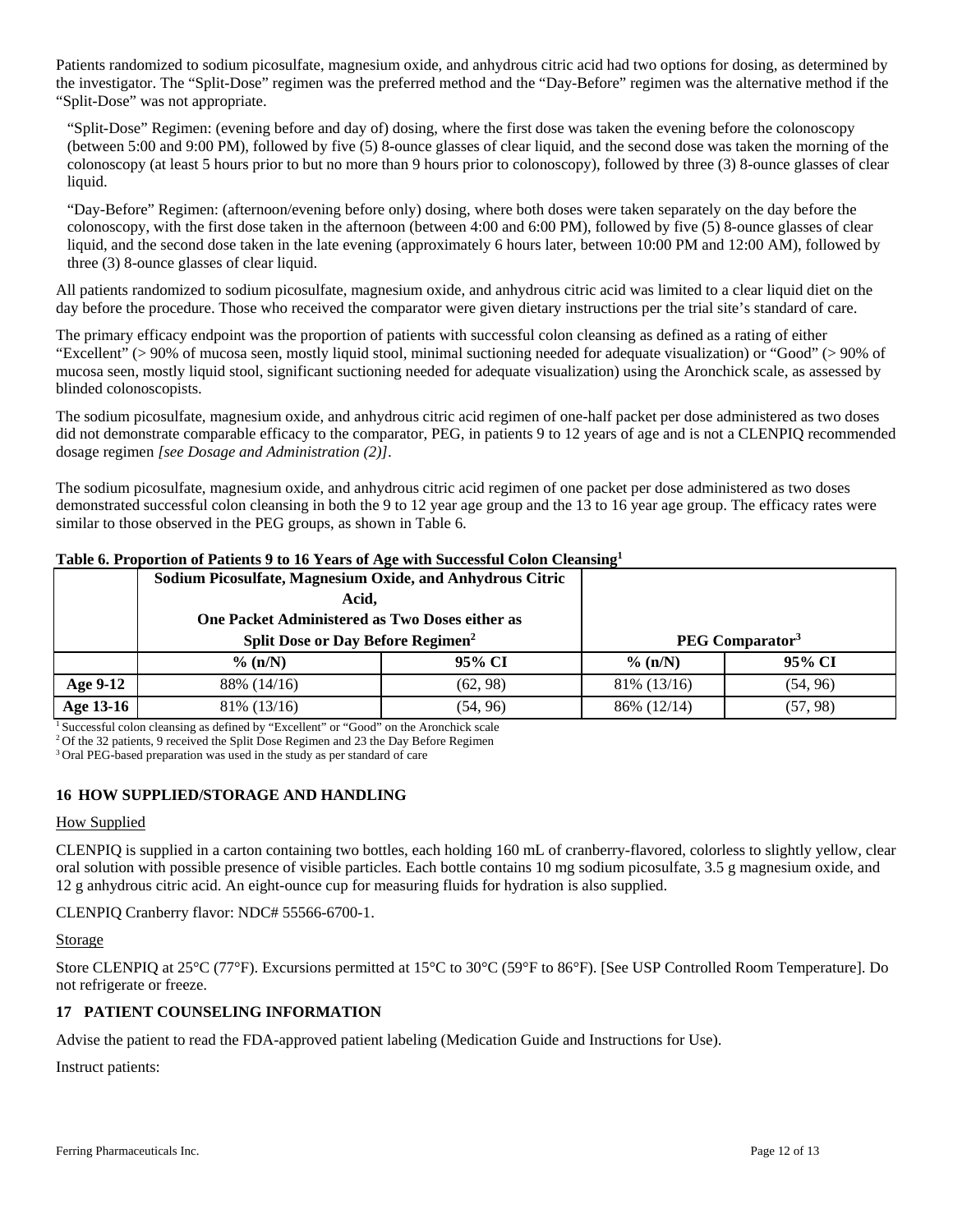- CLENPIQ is ready to drink. It is a clear solution with possible presence of visible particles and it does not need to be diluted prior to administration. One bottle of CLENPIQ is equivalent to one dose.
- Two doses of CLENPIQ are required for a complete preparation for colonoscopy as a Split-Dose regimen. See *Instructions for Use.*
- Not to take other laxatives while they are taking CLENPIQ.
- Do not eat solid food or dairy and do not drink anything colored red or purple.
- Do not drink alcohol.
- Do not take oral medications within one hour of starting CLENPIQ.
- If taking tetracycline or fluoroquinolone antibiotics, iron, digoxin, chlorpromazine, or penicillamine, take these medications at least 2 hours before and not less than 6 hours after administration of CLENPIQ.
- To follow the directions in the Instructions for Use, for the Split-Dose regimen, as prescribed.
- To consume additional liquids after each dose of CLENPIQ: five or more 8-ounce cups of clear liquids after the first dose and four or more 8-ounce cups of clear liquids after the second dose.
- To delay the second dose of CLENPIQ, if severe bloating, distention, or abdominal pain occurs following the first dose until the symptoms resolve.
- To contact their healthcare provider if they develop significant vomiting or signs of dehydration after taking CLENPIQ or if they experience altered consciousness (e.g. confusion, delirium, loss of consciousness) or seizures *[see Warnings and Precautions (5.1, 5.2, 5.4)]*.

Manufactured by:

ASM Aerosol-Service AG Industriestrasse 11, CH - 4313 Möhlin Switzerland

Manufactured for:

Ferring Pharmaceuticals Inc. Parsippany, N.J. 07054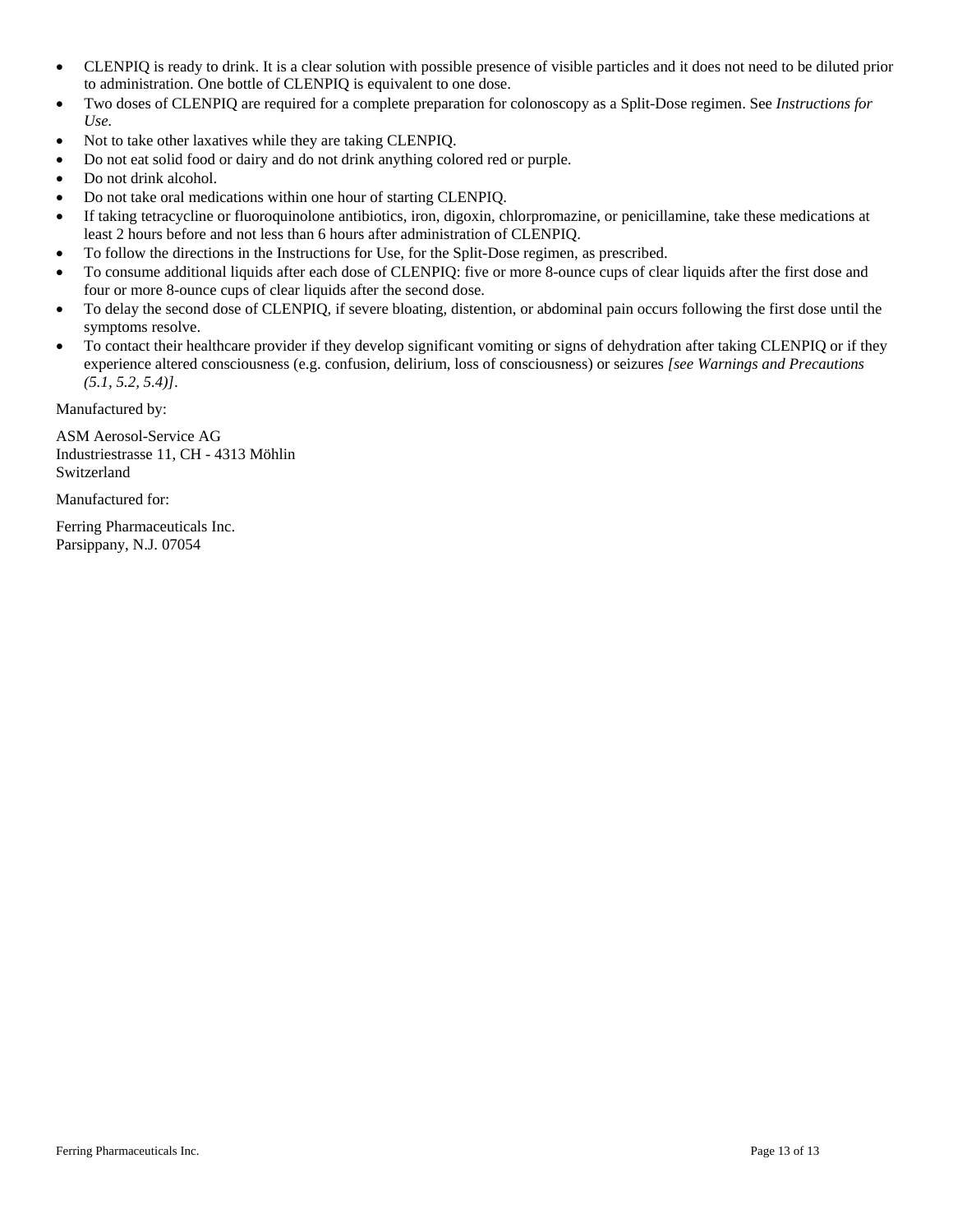## **MEDICATION GUIDE CLENPIQ® (CLEN-pik)**

# **(sodium picosulfate, magnesium oxide, and anhydrous citric acid)**

| oral solution                                                                                                                                                                                                  |  |
|----------------------------------------------------------------------------------------------------------------------------------------------------------------------------------------------------------------|--|
| Read and understand these Medication Guide instructions at least 2 days before your colonoscopy and again before you                                                                                           |  |
| start taking CLENPIQ.                                                                                                                                                                                          |  |
| What is the most important information I should know about CLENPIQ?                                                                                                                                            |  |
| CLENPIQ and other bowel preparations can cause serious side effects, including:                                                                                                                                |  |
| Serious loss of body fluid (dehydration) and changes in blood salts (electrolytes) in your blood. These<br>$\bullet$                                                                                           |  |
| changes can cause:                                                                                                                                                                                             |  |
| abnormal heartbeats that can cause death.                                                                                                                                                                      |  |
| seizures. This can happen even if you have never had a seizure.                                                                                                                                                |  |
| kidney problems.<br>$\bullet$                                                                                                                                                                                  |  |
| Your chance of having fluid loss and changes in blood salts with CLENPIQ is higher if you:                                                                                                                     |  |
| have heart problems                                                                                                                                                                                            |  |
| have kidney problems<br>$\bullet$                                                                                                                                                                              |  |
| take water pills or non-steroidal anti-inflammatory drugs (NSAIDS)                                                                                                                                             |  |
| Tell your healthcare provider right away if you have any of these symptoms of a loss of too much body fluid                                                                                                    |  |
| (dehydration) while taking CLENPIQ:                                                                                                                                                                            |  |
| • vomiting<br>· dizziness                                                                                                                                                                                      |  |
| urinating less often than normal<br>• headache<br>$\bullet$                                                                                                                                                    |  |
| See "What are the possible side effects of CLENPIQ?" for more information about side effects.                                                                                                                  |  |
| <b>What is CLENPIQ?</b>                                                                                                                                                                                        |  |
| CLENPIQ is a prescription medicine used by adults and children 9 years of age and older, to clean the colon before a                                                                                           |  |
| colonoscopy. CLENPIQ cleans your colon by causing you to have diarrhea. Cleaning your colon helps your healthcare                                                                                              |  |
| provider see the inside of your colon more clearly during your colonoscopy.                                                                                                                                    |  |
| It is not known if CLENPIQ is safe and effective in children under 9 years of age.<br>Do not take CLENPIQ if your healthcare provider has told you that you have:                                              |  |
| serious kidney problems.<br>$\bullet$                                                                                                                                                                          |  |
| a blockage in your intestine (bowel obstruction).<br>$\bullet$                                                                                                                                                 |  |
| an opening in the wall of your stomach or intestines (bowel perforation).<br>$\bullet$                                                                                                                         |  |
| a very dilated intestine (toxic megacolon).<br>$\bullet$                                                                                                                                                       |  |
| problems with the emptying of food and fluid from your stomach (gastric retention).<br>$\bullet$                                                                                                               |  |
| an allergy to any of the ingredients in CLENPIQ. See the end of this leaflet for a complete list of ingredients in<br>$\bullet$                                                                                |  |
| CLENPIQ.                                                                                                                                                                                                       |  |
| Before taking CLENPIQ, tell your healthcare provider about all of your medical conditions, including if you:                                                                                                   |  |
| have problems with serious loss of body fluid (dehydration) and changes in blood salts (electrolytes).<br>$\bullet$                                                                                            |  |
| have a history of seizures or take medicines for seizures.<br>$\bullet$                                                                                                                                        |  |
| are withdrawing from drinking alcohol or from taking benzodiazepines                                                                                                                                           |  |
| have low blood salt (sodium) level.<br>$\bullet$                                                                                                                                                               |  |
| have kidney problems or take medicines for kidney problems.<br>$\bullet$                                                                                                                                       |  |
| have heart problems.<br>$\bullet$                                                                                                                                                                              |  |
| have stomach or bowel problems including ulcerative colitis.<br>$\bullet$                                                                                                                                      |  |
| have problems with swallowing or gastric reflux.<br>$\bullet$                                                                                                                                                  |  |
| are pregnant. It is not known if CLENPIQ will harm your unborn baby. Talk to your provider if you are pregnant.<br>$\bullet$                                                                                   |  |
| are breastfeeding or plan to breastfeed. It is not known if CLENPIQ passes into your breast milk. You and your<br>$\bullet$<br>healthcare provider should decide if you will take CLENPIQ while breastfeeding. |  |
| Tell your healthcare provider about all the medicines you take, including prescription and non-prescription medicines,                                                                                         |  |
| vitamins, and herbal supplements.                                                                                                                                                                              |  |
| CLENPIQ may affect how other medicines work. Medicines taken by mouth may not be absorbed properly when taken                                                                                                  |  |
| within 1 hour before the start of CLENPIQ.                                                                                                                                                                     |  |
| Especially tell your healthcare provider if you take:                                                                                                                                                          |  |
| medicines for blood pressure or heart problems.<br>$\bullet$                                                                                                                                                   |  |
| medicines for kidney problems.<br>$\bullet$                                                                                                                                                                    |  |
| medicines for seizures.<br>$\bullet$                                                                                                                                                                           |  |
| water pills (diuretics).<br>٠                                                                                                                                                                                  |  |

- nonsteroidal anti-inflammatory medicines (pain medicines).
- medicines for depression or mental health problems.
- laxatives. Do **not** take other laxatives while taking CLENPIQ.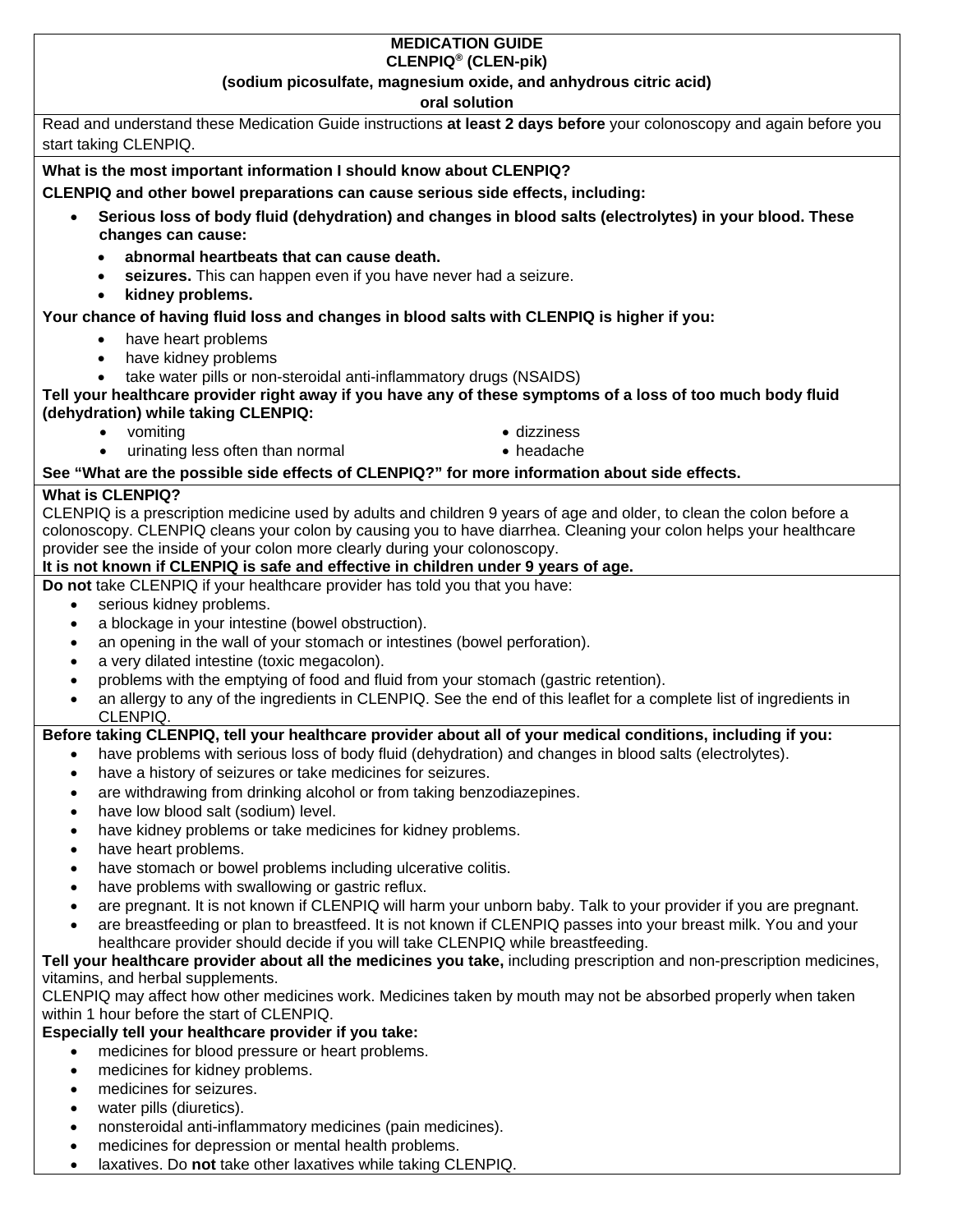The following medicines should be taken at least 2 hours before starting CLENPIQ and not less than 6 hours after taking CLENPIQ:

- tetracycline
- fluoroquinolone antibiotics
- iron
- digoxin (Lanoxin)
- chlorpromazine
- penicillamine (Cuprimine, Depen)

Ask your healthcare provider or pharmacist for a list of these medicines if you are not sure if you are taking the medicines listed above.

Know the medicines you take. Keep a list of them to show your healthcare provider and pharmacist when you get a new medicine.

# **How should I take CLENPIQ?**

# **See the Instructions for Use for dosing instructions. You must read, understand, and follow these instructions to take CLENPIQ the right way.**

- Take CLENPIQ exactly as your healthcare provider tells you to take it.
- CLENPIQ comes ready to drink and does not need to be mixed with anything else before you take your dose of medicine.
- CLENPIQ is a clear liquid that may have particles.
- 1 bottle of CLENPIQ equals 1 dose. Two separate doses of CLENPIQ are required for complete colonoscopy preparation.
- CLENPIQ is taken using the **Split-Dose** method. See the instructions for use for more information.
	- All people taking CLENPIQ should follow these general instructions starting 1 day **before** your colonoscopy:
	- o only drink clear liquids all day and the next day until 2 hours before your colonoscopy. **Stop** drinking all fluids at least 2 hours before the colonoscopy.
	- o after taking CLENPIQ if you have any bloating or feeling like your stomach is upset, wait to take your second dose until your stomach feels better.
- **While taking CLENPIQ, do not:**
	- o take any other laxatives.
	- o take any medicines by mouth (oral) within 1 hour of starting CLENPIQ.
	- o eat solid foods, dairy such as milk, or alcohol while taking CLENPIQ and until after your colonoscopy.
	- o eat or drink anything colored red or purple.

**Contact your healthcare provider right away** if after taking CLENPIQ you have severe vomiting, signs of dehydration, changes in consciousness such as feeling confused, delirious or fainting (loss of consciousness) or seizures after taking CLENPIQ.

# **What are the possible side effects of CLENPIQ?**

CLENPIQ can cause serious side effects, including:

# See "**What is the most important information I should know about CLENPIQ"?**

- **Changes in certain blood tests**. Your healthcare provider may do blood tests after you take CLENPIQ to check your blood for changes.
- Tell your healthcare provider if you have any symptoms of too much fluid loss, including:
	- o vomiting o nausea o bloating o dizziness
	- o stomach area
- usual
- o urinate less than
- o trouble drinking clear liquids
- o troubles
- swallowing
- (abdominal) cramping
- o seizures o heart problems
- **Ulcers of the bowel or bowel problems (ischemic colitis)**. Tell your healthcare provider right away if you have severe stomach-area (abdominal) pain or rectal bleeding.

The most common side effects of CLENPIQ in adults include:

- - nausea high magnesium levels in your blood • dehydration or dizziness
- 
- headache stomach area (abdominal) pain
- The most common side effects of CLENPIQ in children 9 to 16 years of age include:
- nausea vomiting stomach area (abdominal) pain

These are not all the possible side effects of CLENPIQ.

Call your doctor for medical advice about side effects. You may report side effects to FDA at 1-800-FDA-1088.

# **How should I store CLENPIQ?**

- Store CLENPIQ at room temperature, between 68 to 77°F (20° to 25°C).
- **Do not** put CLENPIQ in the refrigerator or freezer.

**Keep CLENPIQ and all medicines out of the reach of children.**

**General information about the safe and effective use of CLENPIQ.**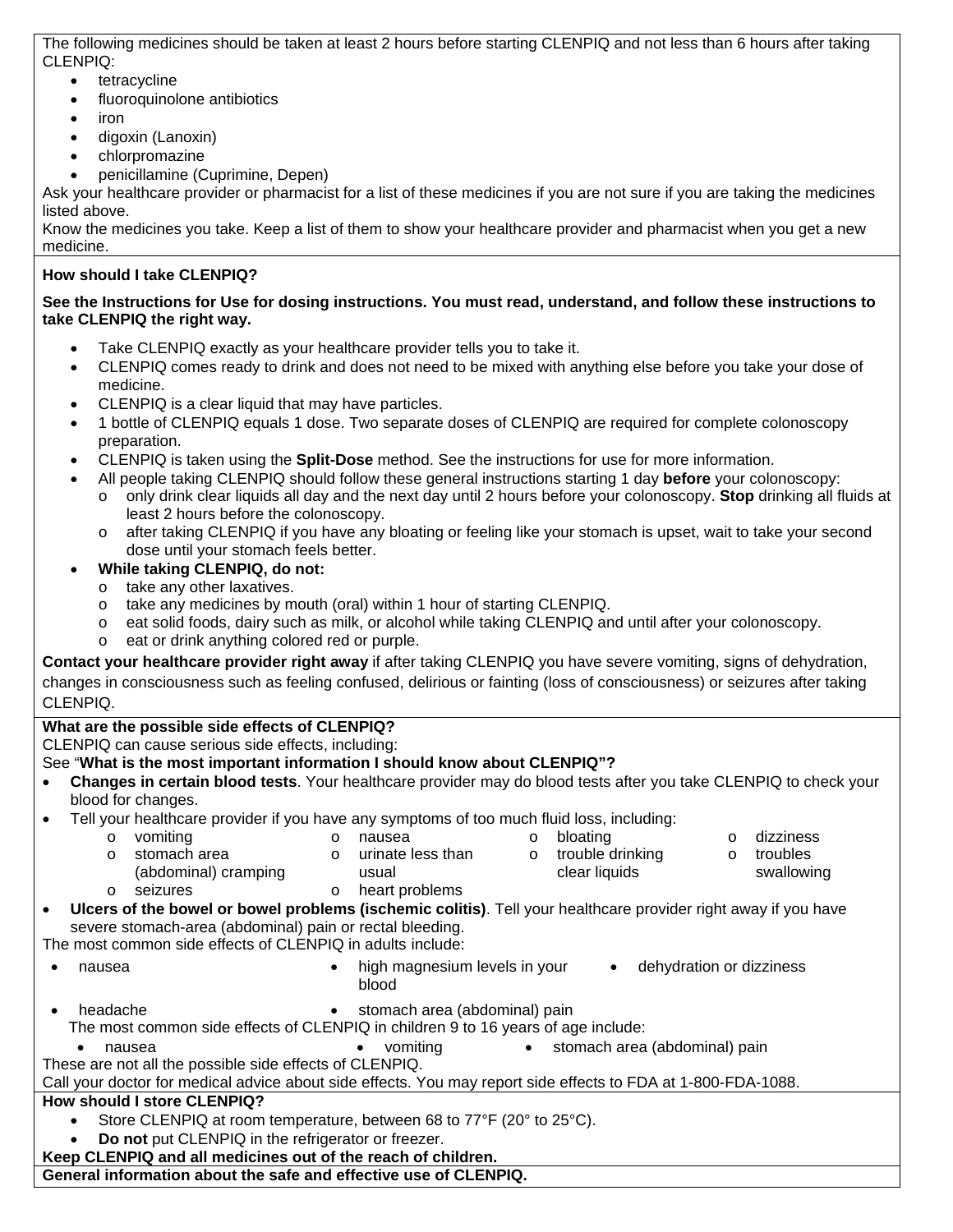Medicines are sometimes prescribed for purposes other than those listed in a Medication Guide. Do not use CLENPIQ for a condition for which it was not prescribed. Do not give CLENPIQ to other people, even if they have the same symptoms that you have. It may harm them. You can ask your pharmacist or healthcare provider for information about CLENPIQ that is written for health professionals.

## **What are the ingredients in CLENPIQ?**

CLENPIQ comes in a carton containing 2 bottles, along with an 8-ounce cup for measuring fluids for hydration. Each bottle contains:

**Active ingredients**: sodium picosulfate, magnesium oxide, and anhydrous citric acid

## **Inactive ingredients**:

acesulfame potassium, cranberry flavor, disodium edetate, malic acid, sodium benzoate, sodium hydroxide, , sodium metabisulfite, sucralose, and water. The cranberry flavor contains glyceryl triacetate (triacetin), maltodextrin, and sodium octenyl succinated starch.

**Manufactured for:** Ferring Pharmaceuticals Inc.

Parsippany, NJ 07054, USA

For more information, go to www.CLENPIQ.com or call 1-888-337-7464. This Medication Guide has been approved by the U.S. Food and Drug Administration Intervention Issued: October 2019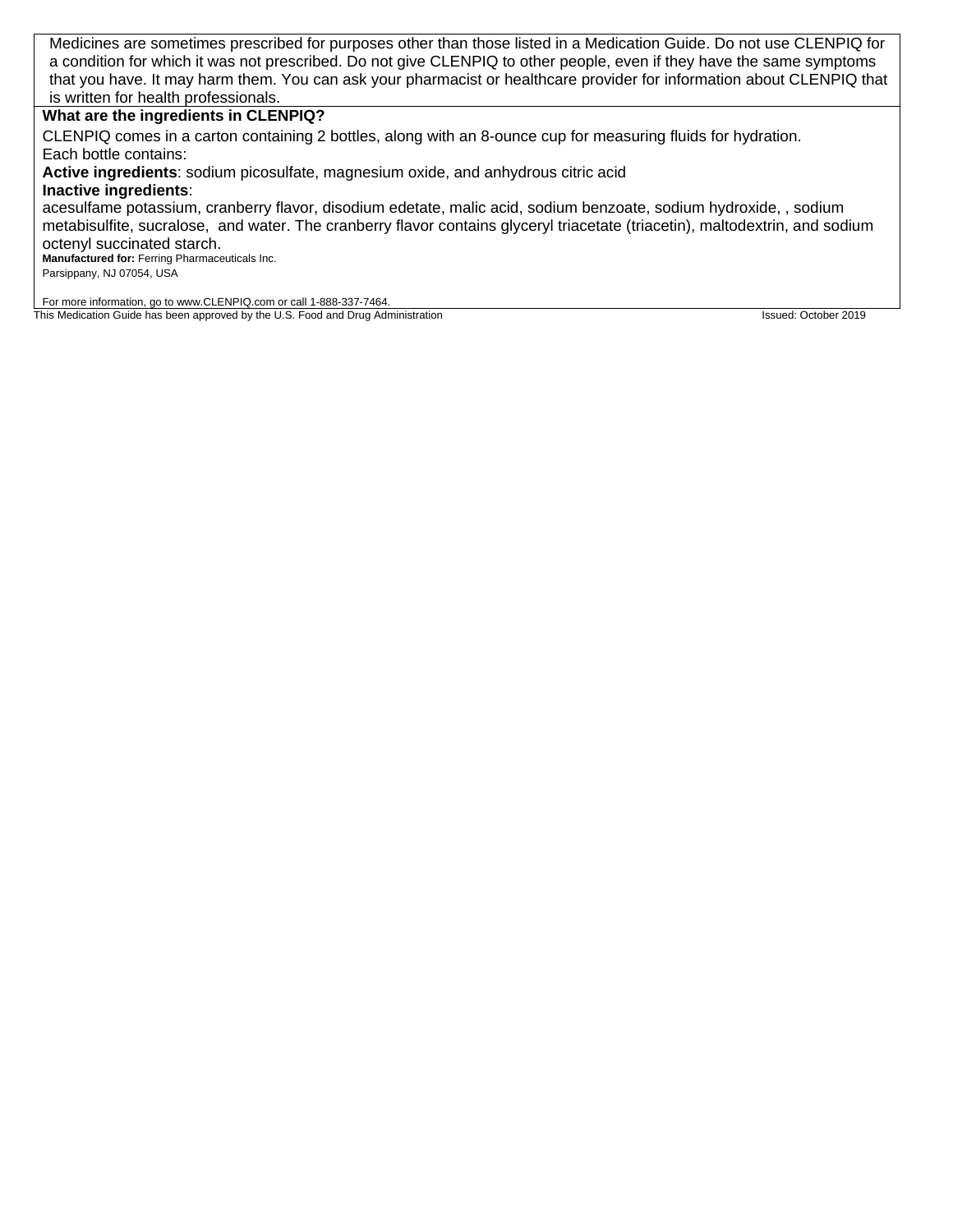## **Instructions for Use CLENPIQ® (CLEN-pik) (sodium picosulfate, magnesium oxide, and anhydrous citric acid) oral solution**

# **Before Taking CLENPIQ**

Take CLENPIQ using the **Split-Dose** method. Split-Dose means you will take 2 separate doses. You will take dose 1 the evening before your colonoscopy and dose 2 the morning of your colonoscopy. Talk with your healthcare provider before you start if you have any questions.

- Start a clear-liquid diet **the day before** your colonoscopy. Only drink clear liquids all day the day before your colonoscopy, and the next day until 2 hours before your colonoscopy. Stop drinking all liquids at least 2 hours before the colonoscopy.
- You **must** drink enough clear liquids to keep your body hydrated for the entire day before your colonoscopy. Drink **FIVE or more** 8-ounce cups of clear liquids after the first dose and **FOUR or more** 8-ounce cups of clear liquids after the second dose.
- **Note: Do not** refrigerate or freeze CLENPIQ. CLENPIQ is ready to drink and does not need to be mixed with anything else before you take your dose of medicine. CLENPIQ is a clear liquid that may have particles.

## **Important:**

See **Table 1** for a list of liquids you can drink for your clear liquid diet.

# **Table 1: List of liquids for the clear-liquid diet**

- Water (plain or flavored)
- Black coffee or tea (**no** milk, cream, soy, or nondairy creamer)
- Clear broth or bouillon
- Sports drinks (**not red or purple**)
- Clear juices without pulp (such as apple juice, or **white** grape juice)
- Ginger ale and other sodas (**not red or purple**)
- Plain jello (**not red or purple**)
- Frozen juice bars (**not red or purple**)

# **Important:**

See **Table 2** for the items you **cannot** eat or drink before your colonoscopy.

# **Table 2: Do not eat or drink these items during the clear-liquid diet**

- **no** solid foods
- **no** alcohol
- **no** dairy or non-dairy types of milk or cream
- **no** soy milk or drinks
- **no** juices with pulp
- **no** red or purple drinks
- **no** other liquids that you cannot see through